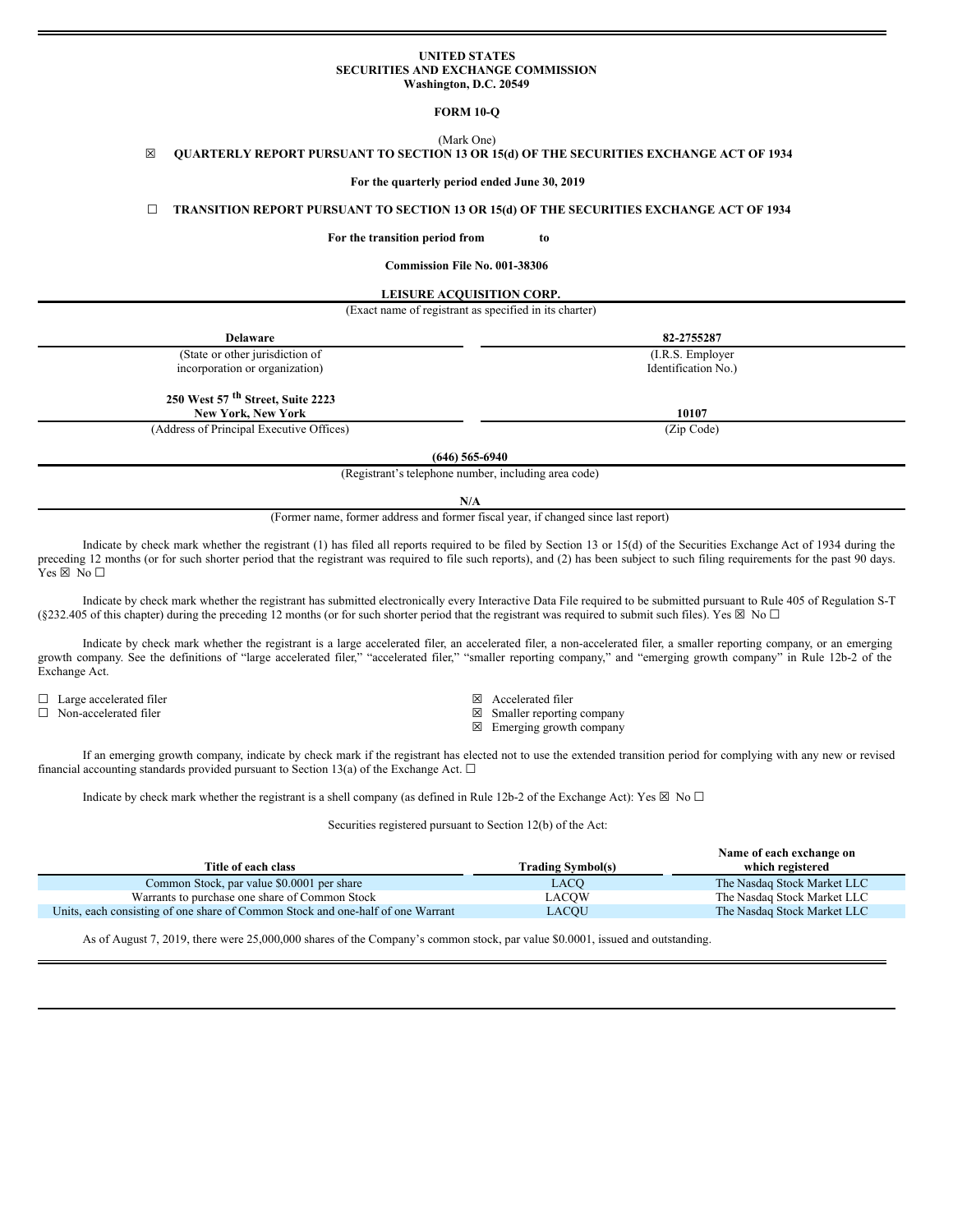# **LEISURE ACQUISITION CORP.**

# **Quarterly Report on Form 10-Q**

## **TABLE OF CONTENTS**

**Page**

|                   | <b>PART 1 - FINANCIAL INFORMATION</b>                                                                                         |                |
|-------------------|-------------------------------------------------------------------------------------------------------------------------------|----------------|
| Item 1.           | <b>Financial Statements</b>                                                                                                   |                |
|                   | Condensed Balance Sheets as of June 30, 2019 (unaudited) and December 31, 2018                                                |                |
|                   | Condensed Statements of Operations for the Three and Six Months Ended June 30, 2019 and 2018 (unaudited)                      | $\overline{2}$ |
|                   | Condensed Statements of Changes in Stockholders' Equity for the Three and Six Months Ended June 30, 2019 and 2018 (unaudited) | 3              |
|                   | Condensed Statements of Cash Flows for the Six Months Ended June 30, 2019 and 2018 (unaudited)                                | $\overline{4}$ |
|                   | Notes to Condensed Financial Statements (unaudited)                                                                           | 5              |
| Item 2.           | Management's Discussion and Analysis of Financial Condition and Results of Operations                                         | 9              |
| Item 3.           | Quantitative and Qualitative Disclosures about Market Risk                                                                    | 12             |
| Item 4.           | <b>Control and Procedures</b>                                                                                                 | 12             |
|                   | <b>PART II - OTHER INFORMATION</b>                                                                                            |                |
| Item 1.           | <b>Legal Proceedings</b>                                                                                                      | 13             |
|                   |                                                                                                                               |                |
| Item 1A.          | <b>Risk Factors</b>                                                                                                           | 13             |
| Item 2.           | Unregistered Sales of Equity Securities and Use of Proceeds                                                                   | 13             |
| Item 3.           | Defaults Upon Senior Securities                                                                                               | 13             |
| Item 4.           | Mine Safety Disclosures                                                                                                       | 13             |
| Item 5.           | Other Information                                                                                                             | 13             |
| Item 6.           | Exhibits                                                                                                                      | 14             |
| <b>SIGNATURES</b> |                                                                                                                               | 15             |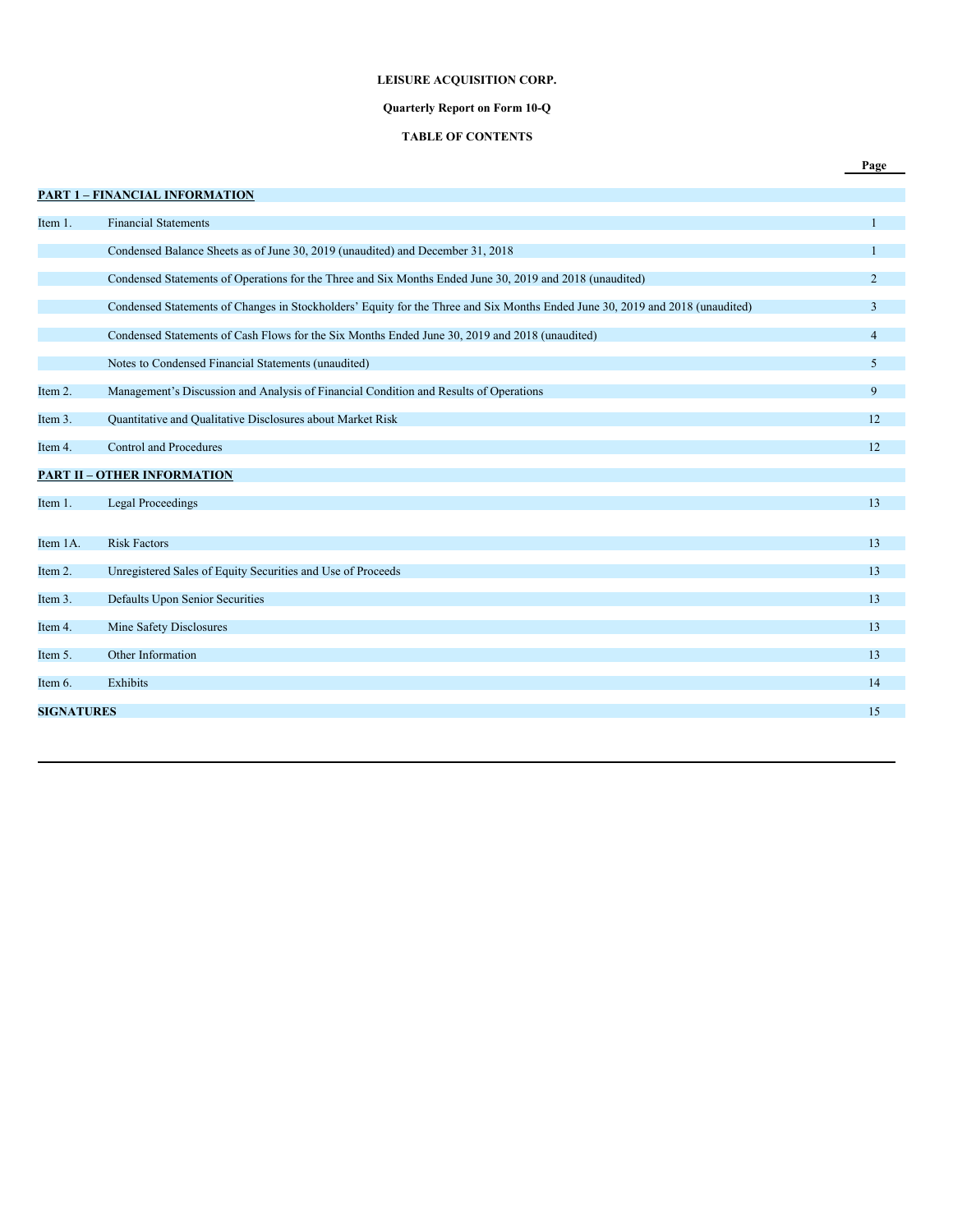## **Item 1. Financial Statements.**

#### **LEISURE ACQUISITION CORP. CONDENSED BALANCE SHEETS**

|                                                                                                                                  |              | <b>June 30.</b><br>2019 |              | December 31,<br>2018 |
|----------------------------------------------------------------------------------------------------------------------------------|--------------|-------------------------|--------------|----------------------|
|                                                                                                                                  |              | (Unaudited)             |              | (Audited)            |
| <b>ASSETS</b>                                                                                                                    |              |                         |              |                      |
| <b>Current Assets</b>                                                                                                            |              |                         |              |                      |
| Cash                                                                                                                             | \$           | 1,402,157               | $\mathbb{S}$ | 1,658,398            |
| Prepaid expenses<br>Income tax receivable                                                                                        |              | 67,083                  |              | 87,083               |
|                                                                                                                                  |              |                         |              | 170,535              |
| <b>Total Current Assets</b>                                                                                                      |              | 1,469,240               |              | 1,916,016            |
| Cash and marketable securities held in Trust Account                                                                             |              | 204,888,032             |              | 202,915,739          |
| <b>Total Assets</b>                                                                                                              |              | 206, 357, 272           |              | 204,831,755          |
|                                                                                                                                  |              |                         |              |                      |
| <b>LIABILITIES AND STOCKHOLDERS' EQUITY</b>                                                                                      |              |                         |              |                      |
| Current Liabilities                                                                                                              |              |                         |              |                      |
| Accounts payable and accrued expenses                                                                                            | $\mathbb{S}$ | 745,553                 | $\mathbb{S}$ | 429,246              |
| Accrued offering costs                                                                                                           |              |                         |              | 8.640                |
| Income tax payable                                                                                                               |              | 11,785                  |              |                      |
| <b>Total Current Liabilities</b>                                                                                                 |              | 327,388                 |              | 437,886              |
| Deferred tax liability                                                                                                           |              | 13,014                  |              | 1,764                |
| Deferred underwriting fee payable                                                                                                |              | 7,000,000               |              | 7,000,000            |
| <b>Total Liabilities</b>                                                                                                         |              | 7,770,352               |              | 7,439,650            |
| <b>Commitments</b>                                                                                                               |              |                         |              |                      |
|                                                                                                                                  |              |                         |              |                      |
| Common stock subject to possible redemption, 18,899,782 shares and 18,960,928 shares at redemption value at June 30, 2019 and    |              |                         |              |                      |
| December 31, 2018, respectively                                                                                                  |              | 193,586,919             |              | 192,392,104          |
|                                                                                                                                  |              |                         |              |                      |
| <b>Stockholders' Equity</b>                                                                                                      |              |                         |              |                      |
| Preferred stock, \$0.0001 par value; 1,000,000 authorized; none issued and outstanding                                           |              |                         |              |                      |
| Common stock, \$0.0001 par value; 100,000,000 shares authorized; 6,100,218 shares and 6,039,072 shares issued and outstanding at |              |                         |              |                      |
| June 30, 2019 and December 31, 2018, respectively (excluding 18,899,782 shares and 18,960,928 shares subject to possible         |              |                         |              |                      |
| redemption at June 30, 2019 and December 31, 2018, respectively)                                                                 |              | 610                     |              | 604                  |
| Additional paid-in capital                                                                                                       |              | 1,713,736               |              | 2,908,557            |
| Retained earnings                                                                                                                |              | 3,285,655               |              | 2,090,840            |
| <b>Total Stockholders' Equity</b>                                                                                                |              | 5,000,001               |              | 5,000,001            |
| TOTAL LIABILITIES AND STOCKHOLDERS' EQUITY                                                                                       |              | 206, 357, 272           | ς            | 204,831,755          |

The accompanying notes are an integral part of the unaudited condensed financial statements.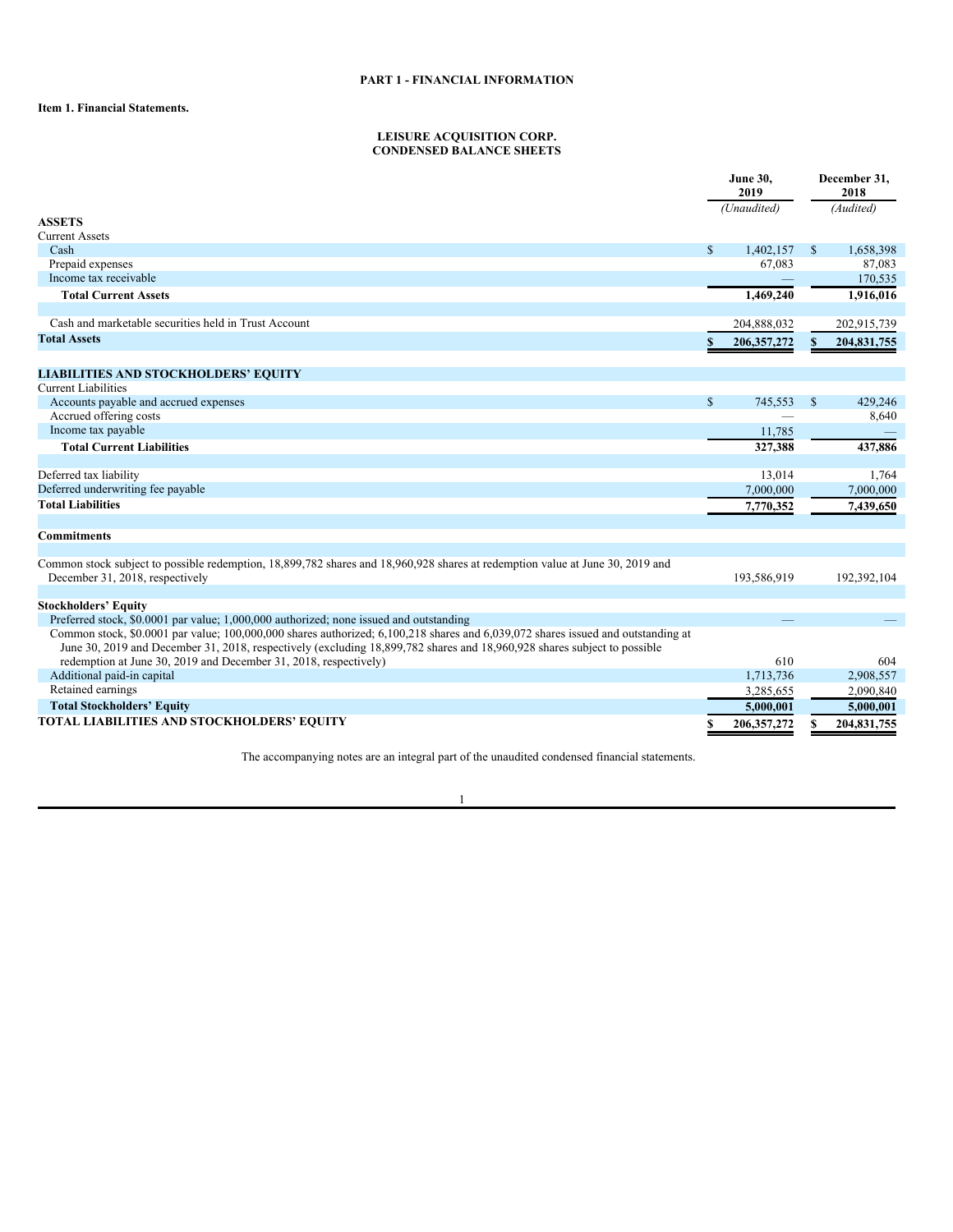## **LEISURE ACQUISITION CORP. CONDENSED STATEMENTS OF OPERATIONS (Unaudited)**

|                                                                       | <b>Three Months Ended</b><br><b>June 30,</b> |            |  | <b>Six Months Ended</b><br><b>June 30,</b> |  |            |  |            |
|-----------------------------------------------------------------------|----------------------------------------------|------------|--|--------------------------------------------|--|------------|--|------------|
|                                                                       |                                              | 2019       |  | 2018                                       |  | 2019       |  | 2018       |
| Operating costs                                                       |                                              | 625,938    |  | 311,538                                    |  | 815,112    |  | 481,672    |
| Loss from operations                                                  |                                              | (625, 938) |  | (311, 538)                                 |  | (815, 112) |  | (481, 672) |
| Other income (expense):                                               |                                              |            |  |                                            |  |            |  |            |
| Interest income                                                       |                                              | 1,209,556  |  | 855,071                                    |  | 2,389,526  |  | 1,546,238  |
| Unrealized gain (loss) on marketable securities held in Trust Account |                                              | 62,498     |  | 1,363                                      |  | 61,971     |  | (489)      |
| Other income, net                                                     |                                              | 1,272,054  |  | 856,434                                    |  | 2,451,497  |  | 1,545,749  |
| Income before provision for income taxes                              |                                              | 646,116    |  | 544,896                                    |  | 1,636,385  |  | 1,064,077  |
| Provision for income taxes                                            |                                              | (227, 214) |  | (129, 786)                                 |  | (441, 570) |  | (242,901)  |
| Net income                                                            |                                              | 418,902    |  | 415,110                                    |  | 1,194,815  |  | 821,176    |
| Weighted average shares outstanding, basic and diluted $(1)$          |                                              | 6,047,864  |  | 5,989,961                                  |  | 6,043,492  |  | 5,987,156  |
|                                                                       |                                              |            |  |                                            |  |            |  |            |
| Basic and diluted net loss per common share $(2)$                     |                                              | (0.09)     |  | (0.05)                                     |  | (0.10)     |  | (0.10)     |

(1) Excludes an aggregate of 18,899,782 and 18,989,851 shares subject to possible redemption at June 30, 2019 and 2018, respectively.

(2) Net loss per common share - basic and diluted excludes income attributable to common stock subject to possible redemption of \$940,124 and \$741,542 for the three months ended June 30, 2019 and 2018, respectively, and \$1,804,881 and \$1,396,047 for the six months ended June 30, 2019 and 2018, respectively (see Note 2).

The accompanying notes are an integral part of the unaudited condensed financial statements.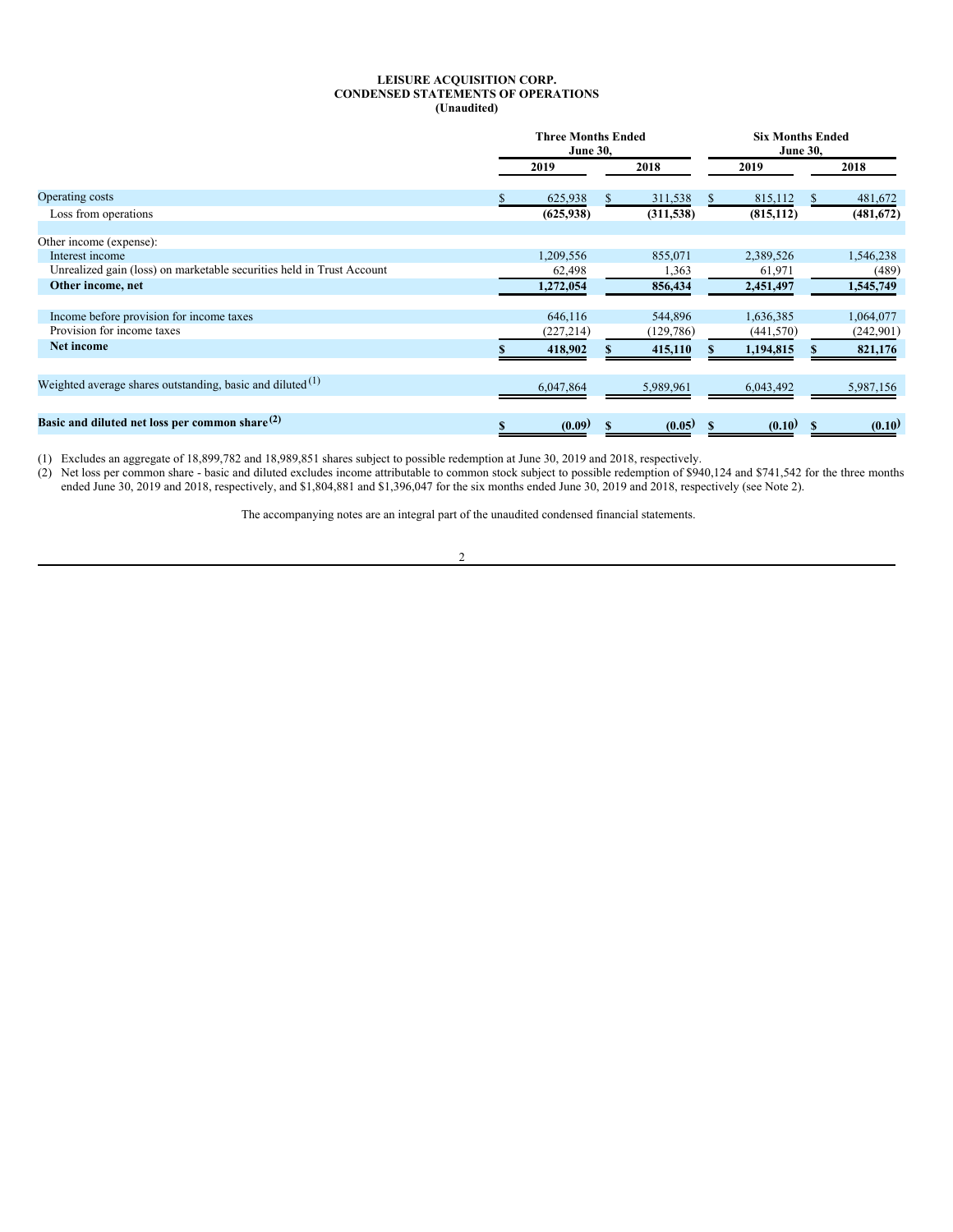### **LEISURE ACQUISITION CORP. CONDENSED STATEMENTS OF CHANGES IN STOCKHOLDERS' EQUITY (Unaudited)**

|                                                                |                                      | <b>Common Stock</b> |                | <b>Additional</b><br>Paid in |                              |              | (Accumulated<br>Deficit)/<br><b>Retained</b> | <b>Total</b><br>Stockholders' |                               |
|----------------------------------------------------------------|--------------------------------------|---------------------|----------------|------------------------------|------------------------------|--------------|----------------------------------------------|-------------------------------|-------------------------------|
|                                                                | <b>Shares</b>                        |                     | Amount         |                              | Capital                      |              | Earnings                                     |                               | <b>Equity</b>                 |
| Balance - January 1, 2018                                      | 6,734,320                            | $\mathbb{S}$        | 673            | $\mathbb{S}$                 | 5,030,521                    | $\mathbb{S}$ | (31, 193)                                    | $\mathbb{S}$                  | 5,000,001                     |
| Change in value of common stock subject to possible redemption | 5,641                                |                     | $\mathbf{1}$   |                              | (406, 067)                   |              |                                              |                               | (406, 066)                    |
| Forfeiture of Founder Shares                                   | (750,000)                            |                     | (75)           |                              | 75                           |              |                                              |                               |                               |
| Net income                                                     |                                      |                     |                |                              |                              |              | 406,066                                      |                               | 406,066                       |
| Balance - March 31, 2018 (unaudited)                           | 5,989,961                            |                     | 599            |                              | 4,624,529                    |              | 374,873                                      |                               | 5,000,001                     |
| Change in value of common stock subject to possible redemption | 20,188                               |                     | $\overline{2}$ |                              | (415, 112)                   |              |                                              |                               | (415, 110)                    |
| Net income                                                     |                                      |                     |                |                              |                              |              | 415,110                                      |                               | 415,110                       |
| Balance – June 30, 2018 (unaudited)                            | 6,010,149                            |                     | 601            | \$                           | 4,209,417                    |              | 789,983                                      |                               | 5,000,001                     |
|                                                                | <b>Common Stock</b><br><b>Shares</b> |                     | <b>Amount</b>  |                              | <b>Additional</b><br>Paid in |              | <b>Retained</b>                              |                               | <b>Total</b><br>Stockholders' |
| Balance - January 1, 2019                                      | 6.039.072                            | <sup>\$</sup>       | 604            | <sup>\$</sup>                | Capital<br>2,908,557         | $\mathbb{S}$ | <b>Earnings</b><br>2,090,840                 | $\mathbb{S}$                  | <b>Equity</b><br>5,000,001    |
| Change in value of common stock subject to possible redemption | 8,792                                |                     |                |                              | (775, 914)                   |              |                                              |                               | (775, 913)                    |
| Net income                                                     |                                      |                     |                |                              |                              |              | 775.913                                      |                               | 775,913                       |
| Balance - March 31, 2019 (unaudited)                           | 6,047,864                            |                     | 605            |                              | 2,132,643                    |              | 2,866,753                                    |                               | 5,000,001                     |
| Change in value of common stock subject to possible redemption | 52,354                               |                     | 5              |                              | (418,907)                    |              |                                              |                               | (418,902)                     |
| Net income                                                     |                                      |                     |                |                              |                              |              | 418,902                                      |                               | 418,902                       |
| Balance – June 30, 2019 (unaudited)                            | 6,100,218                            | \$                  | 610            | S                            | 1,713,736                    | \$           | 3,285,655                                    | \$                            | 5,000,001                     |

The accompanying notes are an integral part of the unaudited condensed financial statements.

3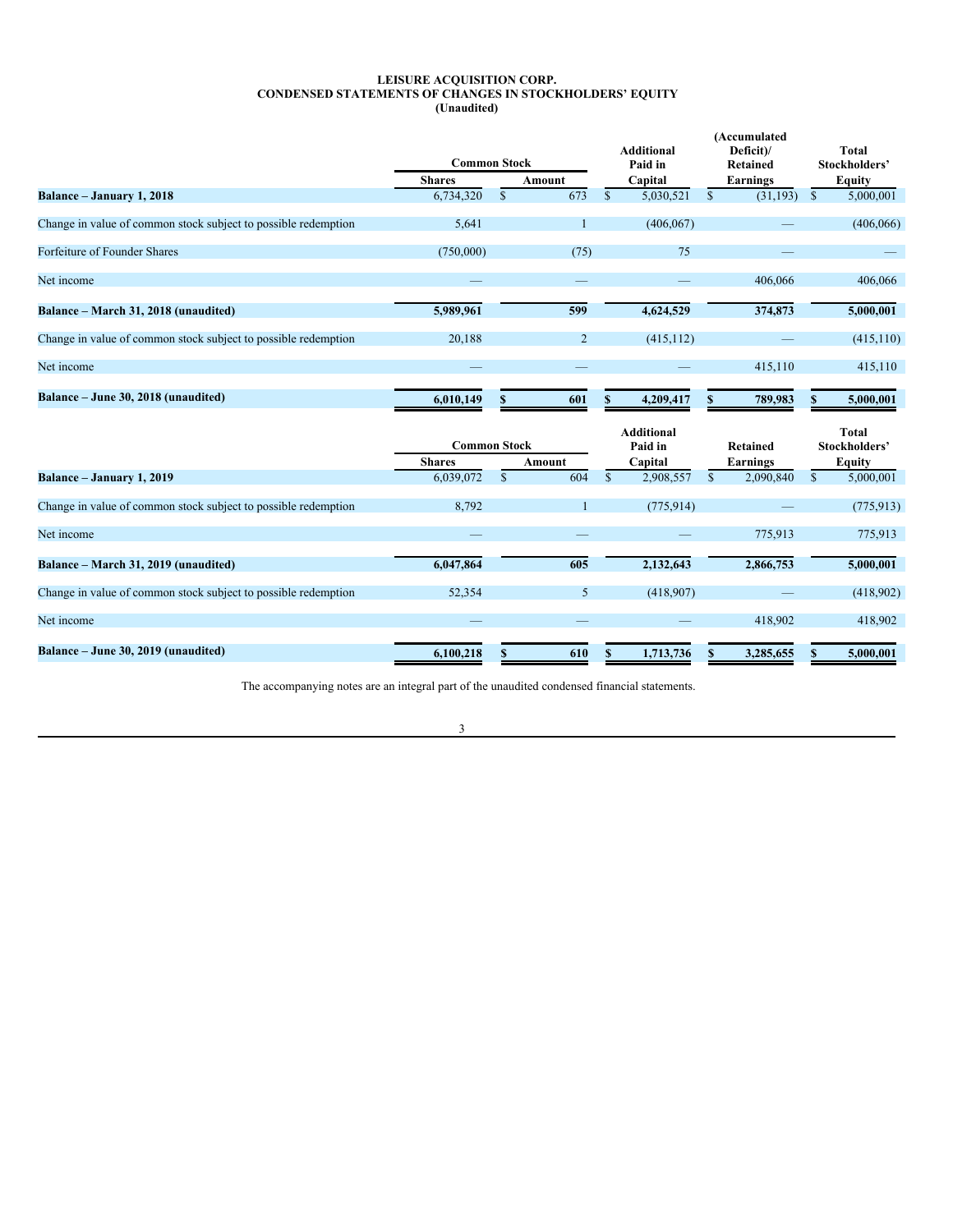### **LEISURE ACQUISITION CORP. CONDENSED STATEMENTS OF CASH FLOWS (Unaudited)**

|                                                                               |                 | <b>Six Months Ended</b><br><b>June 30.</b> |
|-------------------------------------------------------------------------------|-----------------|--------------------------------------------|
|                                                                               | 2019            | 2018                                       |
| <b>Cash Flows from Operating Activities:</b>                                  |                 |                                            |
| Net income                                                                    | 1,194,815<br>\$ | 821,176<br><sup>\$</sup>                   |
| Adjustments to reconcile net income to net cash used in operating activities: |                 |                                            |
| Interest earned on marketable securities held in Trust Account                | (2,389,526)     | (1, 546, 238)                              |
| Unrealized (gain) loss on marketable securities held in Trust Account         | (61, 971)       | 489                                        |
| Deferred tax provision                                                        | 11,250          |                                            |
| Changes in operating assets and liabilities:                                  |                 |                                            |
| Prepaid expenses                                                              | 20,000          | 44,600                                     |
| Income tax receivable                                                         | 170,535         |                                            |
| Accounts payable and accrued expenses                                         | 316,307         | 14,640                                     |
| Income tax payable                                                            | 11,785          | (3,635)                                    |
| Net cash used in operating activities                                         | (726, 805)      | (668, 968)                                 |
| <b>Cash Flows from Investing Activities:</b>                                  |                 |                                            |
| Cash withdrawn from Trust Account to pay franchise and income taxes           | 479,204         | 333,254                                    |
| Net cash provided by investing activities                                     | 479,204         | 333,254                                    |
| <b>Cash Flows from Financing Activities:</b>                                  |                 |                                            |
| Payment of offering costs                                                     | (8,640)         | (32,000)                                   |
| Net cash used in financing activities                                         | (8,640)         | (32,000)                                   |
| <b>Net Change in Cash</b>                                                     | (256, 241)      | (367,714)                                  |
| $Cash - Beginning$                                                            | 1,658,398       | 2,090,074                                  |
| $Cash - Ending$                                                               | 1,402,157       | 1,722,360                                  |
|                                                                               |                 |                                            |
| Supplementary cash flow information:                                          |                 |                                            |
| Cash paid for income taxes                                                    | 248,000<br>S    | \$.<br>246,536                             |
| Non-Cash investing and financing activities:                                  |                 |                                            |
| Change in value of common stock subject to possible redemption                | \$<br>1,194,815 | 821,179                                    |

The accompanying notes are an integral part of the unaudited condensed financial statements.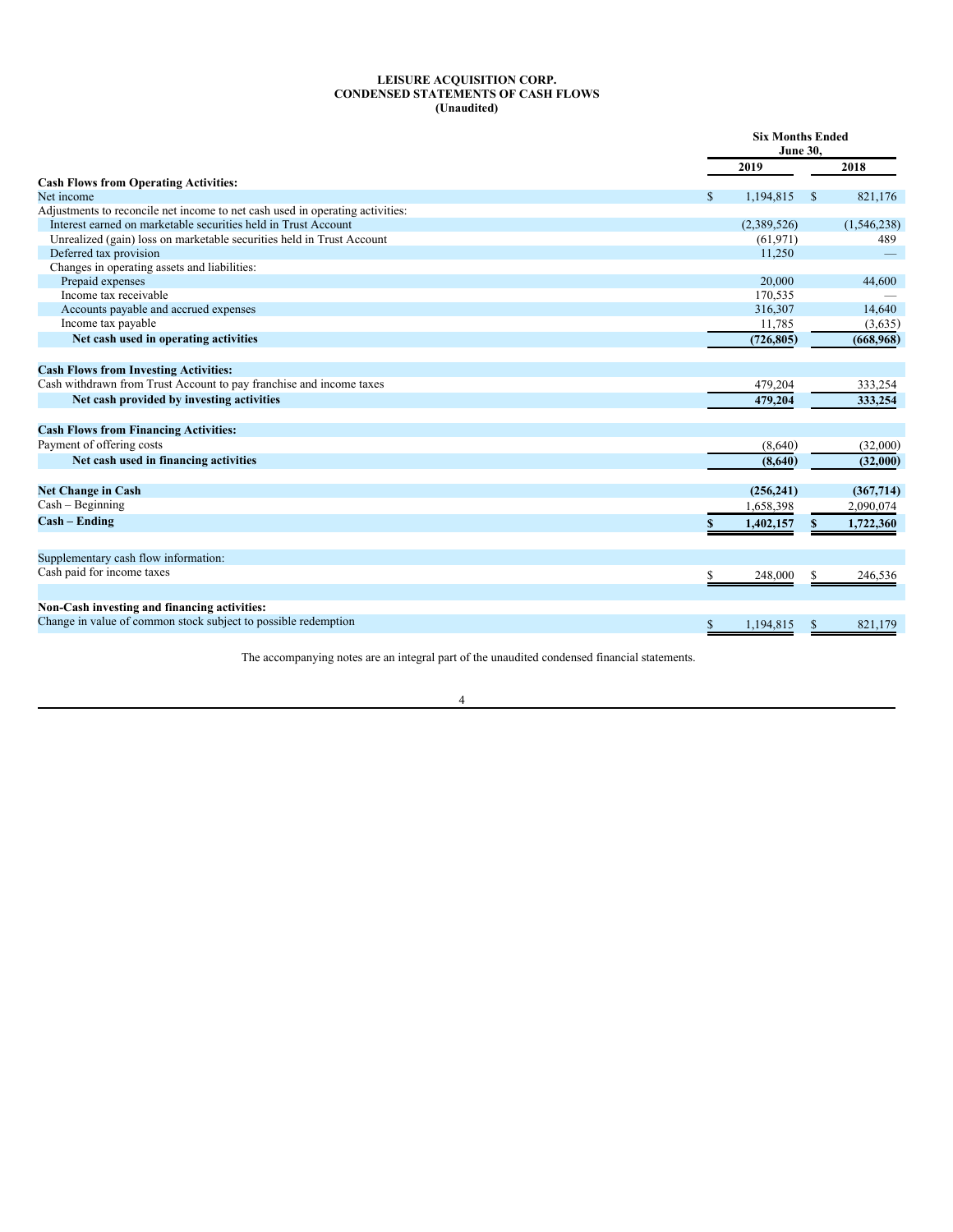## **1. DESCRIPTION OF ORGANIZATION AND BUSINESS OPERATIONS**

Leisure Acquisition Corp. (the "Company") is a blank check company incorporated in Delaware on September 11, 2017. The Company was formed for the purpose of acquiring, through a merger, capital stock exchange, asset acquisition, stock purchase, reorganization, recapitalization, exchangeable share transaction or other similar business transaction, one or more operating businesses or assets that the Company has not yet identified (a "Business Combination").

All activity through June 30, 2019 relates to the Company's formation, the Company's initial public offering of 20,000,000 units (the "Initial Public Offering"), the simultaneous sale of 6,825,000 warrants (the "Private Placement Warrants") in a private placement to Hydra LAC, LLC, an affiliate of Hydra Management, LLC (the "Hydra Sponsor"), MLCP GLL Funding LLC, an affiliate of Matthews Lane Capital Partners, LLC (the "Matthews Lane Sponsor," and, together with the Hydra Sponsor, the "Sponsors"), HG Vora Special Opportunities Master Fund, Ltd. ("HG Vora") and certain members of the Company's management team, and the Company's search for a target business with which to complete a Business Combination.

## **Liquidity**

The Company has principally financed its operations from inception using proceeds from the sale of its equity securities to its shareholders prior to the Initial Public Offering and such amount of proceeds from the sale of the Private Placement Warrants and the Initial Public Offering that were placed in an account outside of the Trust Account for working capital purposes. As of June 30, 2019, the Company had \$1,402,157 in its operating bank accounts, \$204,888,032 in securities held in the Trust Account to be used for a Business Combination or to repurchase or redeem its common stock in connection therewith and working capital of approximately \$743,687, which excludes approximately \$32,000 of franchise and income taxes payable that will be paid from interest earned on the Trust Account. Based on the foregoing, the Company believes it will have sufficient cash to meet its needs through the earlier of consummation of a Business Combination or December 5, 2019, the date that the Company will be required to cease all operations except for the purpose of winding up, if a Business Combination is not consummated.

## **2. SUMMARY OF SIGNIFICANT ACCOUNTING POLICIES**

## **Basis of presentation**

The accompanying unaudited condensed financial statements have been prepared in accordance with accounting principles generally accepted in the United States of America ("GAAP") for interim financial information and in accordance with the instructions to Form 10-Q and Article 8 of Regulation S-X of the Securities and Exchange Commission (the "SEC"). Certain information or footnote disclosures normally included in financial statements prepared in accordance with GAAP have been condensed or omitted, pursuant to the rules and regulations of the SEC for interim financial reporting. Accordingly, they do not include all the information and footnotes necessary for a comprehensive presentation of financial position, results of operations, or cash flows. In the opinion of management, the accompanying unaudited condensed financial statements include all adjustments, consisting of a normal recurring nature, which are necessary for a fair presentation of the financial position, operating results and cash flows for the periods presented.

The accompanying unaudited condensed financial statements should be read in conjunction with the Company's Annual Report on Form 10-K for the year ended December 31, 2018 as filed with the SEC on March 11, 2019 and as amended on March 12, 2019, which contains the audited financial statements and notes thereto. The financial information as of December 31, 2018 is derived from the audited financial statements presented in the Company's Annual Report on Form 10-K for the year ended December 31, 2018. The interim results for the three and six months ended June 30, 2019 are not necessarily indicative of the results to be expected for the year ending December 31, 2019 or for any future interim periods.

### **Use of estimates**

The preparation of financial statements in conformity with GAAP requires management to make estimates and assumptions that affect the reported amounts of assets and liabilities and disclosure of contingent assets and liabilities at the date of the financial statements and the reported amounts of revenues and expenses during the reporting period.

Making estimates requires management to exercise significant judgment. It is at least reasonably possible that the estimate of the effect of a condition, situation or set of circumstances that existed at the date of the financial statements, which management considered in formulating its estimate, could change in the near term due to one or more future events. Accordingly, the actual results could differ significantly from the Company's estimates.

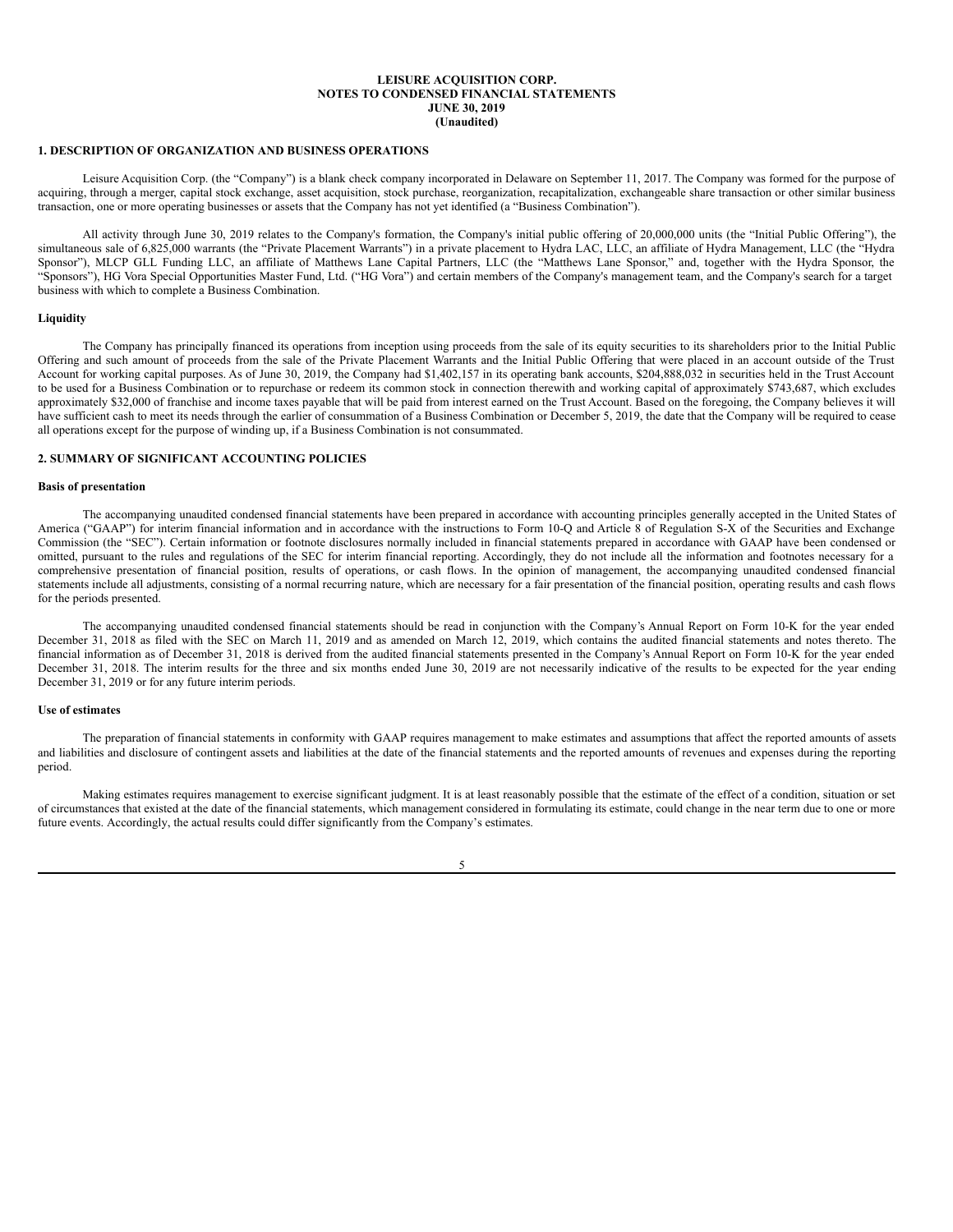### **Marketable securities held in Trust Account**

At June 30, 2019 and December 31, 2018, the assets held in the Trust Account were substantially held in U.S. Treasury Bills. During the six months ended June 30, 2019, the Company withdrew \$479,204 of interest income from the Trust Account to pay franchise and income taxes.

#### **Net loss per common share**

Net loss per common share is computed by dividing net loss by the weighted average number of common shares outstanding for the period. The Company applies the two-class method in calculating earnings per share. Shares of common stock subject to possible redemption at June 30, 2019 and 2018, which are not currently redeemable and are not redeemable at fair value, have been excluded from the calculation of basic loss per share since such shares, if redeemed, only participate in their pro rata share of the Trust Account earnings. The Company has not considered the effect of warrants sold in the Initial Public Offering and private placement to purchase 16,825,000 shares of common stock in the calculation of diluted loss per share, since the exercise of the warrants is contingent upon the occurrence of future events. As a result, diluted loss per common share is the same as basic loss per common share for the periods.

### **Reconciliation of net loss per common share**

The Company's net income is adjusted for the portion of income that is attributable to common stock subject to possible redemption, as these shares only participate in the earnings of the Trust Account and not the income or losses of the Company. Accordingly, basic and diluted loss per common share is calculated as follows:

|                                                                 | <b>Three Months Ended</b><br><b>June 30,</b> |            |  | <b>Six Months Ended</b><br><b>June 30,</b> |  |             |  |             |
|-----------------------------------------------------------------|----------------------------------------------|------------|--|--------------------------------------------|--|-------------|--|-------------|
|                                                                 |                                              | 2019       |  | 2018                                       |  | 2019        |  | 2018        |
| Net income                                                      |                                              | 418,902    |  | 415,110                                    |  | 1,194,815   |  | 821,176     |
| Less: Income attributable to common stock subject to redemption |                                              | (940, 124) |  | (741, 542)                                 |  | (1,804,881) |  | (1,396,047) |
| Adjusted net loss                                               |                                              | (521, 222) |  | (326, 432)                                 |  | (610,066)   |  | (574, 871)  |
| Weighted average shares outstanding, basic and diluted          |                                              | 6,047,864  |  | 5.989.961                                  |  | 6,043,492   |  | 5,987,156   |
| Basic and diluted net loss per common share                     |                                              | (0.09)     |  | (0.05)                                     |  | (0.10)      |  | (0.10)      |

### **Recent accounting pronouncements**

Management does not believe that any recently issued, but not yet effective, accounting pronouncements, if currently adopted, would have a material effect on the Company's condensed financial statements.

## **3. RELATED PARTY TRANSACTIONS**

#### **Administrative Services Agreement**

The Company entered into an agreement whereby, commencing on December 1, 2017 through the earlier of the completion of a Business Combination or the Company's liquidation, the Company will pay Hydra Management, LLC, or its affiliates or assignees, a monthly fee of up to \$10,000 for office space, utilities and secretarial and administrative support. For the three months ended June 30, 2019 and 2018, the Company incurred \$30,000 in fees for these services. For each of the six months ended June 30, 2019 and 2018, the Company incurred \$60,000 in fees for these services. At June 30, 2019 and December 31, 2018, \$9,000 and \$6,000 in administrative fees, respectively, are included in accounts payable and accrued expenses in the accompanying condensed balance sheets.

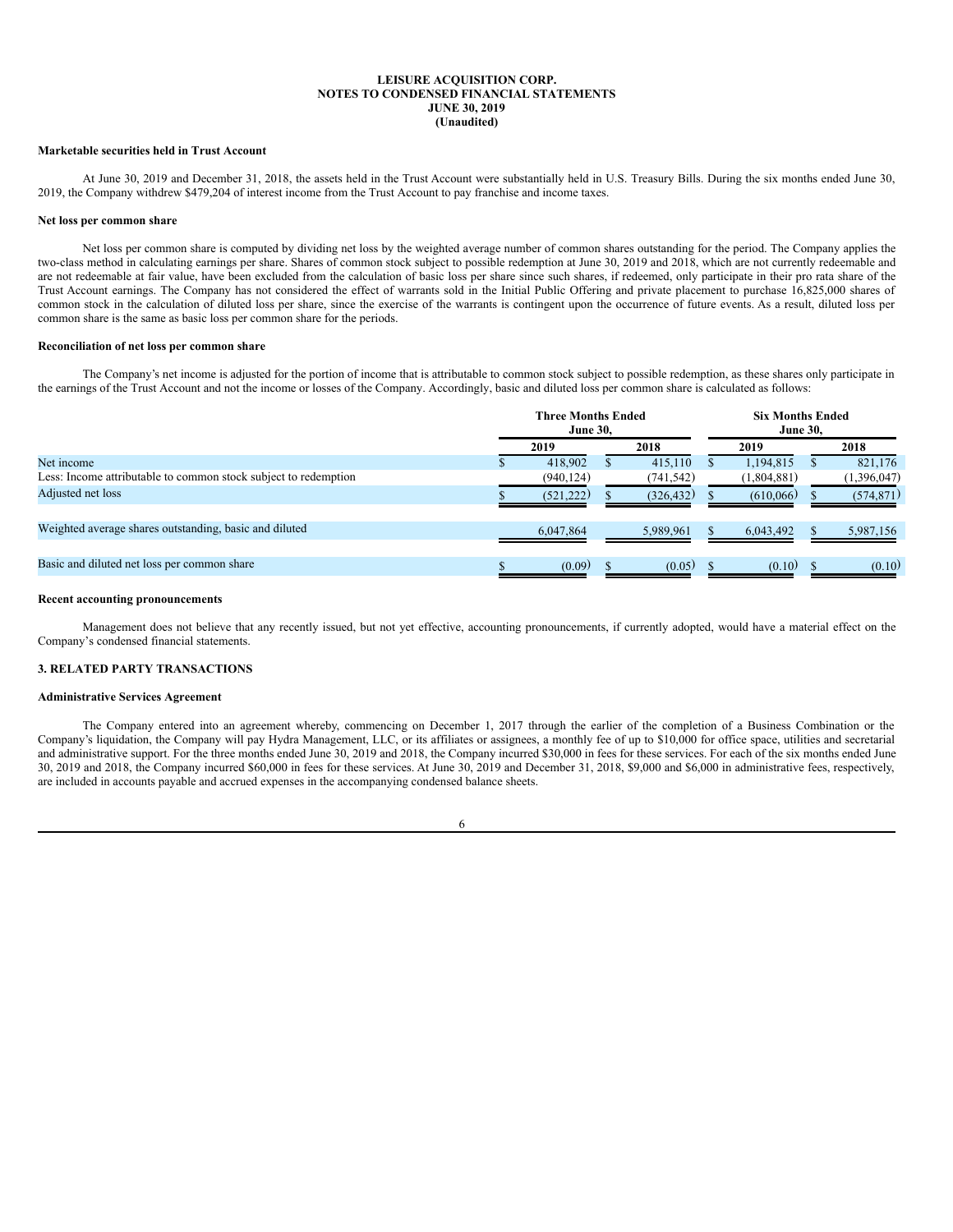## **4. COMMITMENTS**

## **Registration Rights**

Pursuant to a registration rights agreement entered into on December 1, 2017, the holders of the shares of common stock prior to the Initial Public Offering (the "Founder Shares"), Private Placement Warrants (and their underlying securities), Private Placement Units (and their underlying securities) (as defined below) and any warrants that may be issued upon conversion of the Working Capital Loans (and their underlying securities) are entitled to registration rights. The holders of these securities are entitled to make up to two demands, excluding short form demands, that the Company register such securities. In addition, the holders have certain "piggy-back" registration rights with respect to registration statements filed subsequent to the completion of a Business Combination and rights to require the Company to register for resale such securities pursuant to Rule 415 under the Securities Act. However, the registration rights agreement provides that the Company will not permit any registration statement filed under the Securities Act to become effective until termination of the applicable lock-up period. The Company will bear the expenses incurred in connection with the filing of any such registration statements.

### **Underwriters Agreement**

The underwriters of the Initial Public Offering are entitled to a deferred fee of three and one-half percent (3.5%) of the gross proceeds of the Initial Public Offering, or \$7,000,000. Up to \$0.05 per Unit (or up to \$1,000,000) of the deferred fee may be paid to third parties (who are members of FINRA) that assist the Company in consummating its initial Business Combination. The election to make such payments to third parties will be solely at the discretion of the Company's management team, and such third parties will be selected by the management team in their sole and absolute discretion. The deferred fee will be paid in cash upon the closing of a Business Combination from the amounts held in the Trust Account, subject to the terms of the underwriting agreement.

### **Contingent Forward Purchase Contract**

On December 1, 2017, the Company entered into a contingent forward purchase contract (the "Contingent Forward Purchase Contract") with HG Vora to purchase, in a private placement for gross proceeds of \$62,500,000 to occur concurrently with the consummation of the Business Combination, 6,250,000 Units on the same terms as the sale of the Units in the Initial Public Offering at \$10.00 per Unit ("Private Placement Units"). The funds from the sale of the Private Placement Units will be used as part of the consideration to the sellers in the Business Combination; any excess funds from the Private Placement Units will be used for working capital in the post-transaction company. This commitment is independent of the percentage of stockholders electing to redeem their public shares. HG Vora's obligation to purchase our Units under the contingent forward purchase contract is contingent upon, among other things, HG Vora approving the Business Combination, which approval can be withheld for any reason.

## **Service Provider Agreement**

From time to time we have entered into and may enter into agreements with various services providers and advisors, including investment banks, to help us identify targets, negotiate terms of potential Business Combinations, consummate a Business Combination and/or provide other services. In connection with these agreements, we may be required to pay such service providers and advisors fees in connection with their services to the extent that certain conditions, including the closing of a potential Business Combination, are met. If a Business Combination does not occur, the Company would not expect to be required to pay these contingent fees. There can be no assurance that the Company will complete a Business Combination.

### **5. STOCKHOLDERS' EQUITY**

*Preferred Stock* — The Company is authorized to issue 1,000,000 shares of preferred stock with a par value of \$0.0001 per share with such designation, rights and preferences as may be determined from time to time by the Company's Board of Directors. At June 30, 2019 and December 31, 2018, there were no shares of preferred stock issued or outstanding.

*Common Stock* — The Company is authorized to issue 100,000,000 shares of common stock with a par value of \$0.0001 per share. Holders of the Company's common stock are entitled to one vote for each share. On January 15, 2018, the underwriters' election to exercise their over-allotment option expired unexercised and, as a result, 750,000 Founder Shares were forfeited. At June 30, 2019 and December 31, 2018, there were 6,100,218 and 6,039,072 shares of common stock issued and outstanding, respectively, excluding 18,899,782 and 18,960,928 shares of common stock subject to possible redemption, respectively.

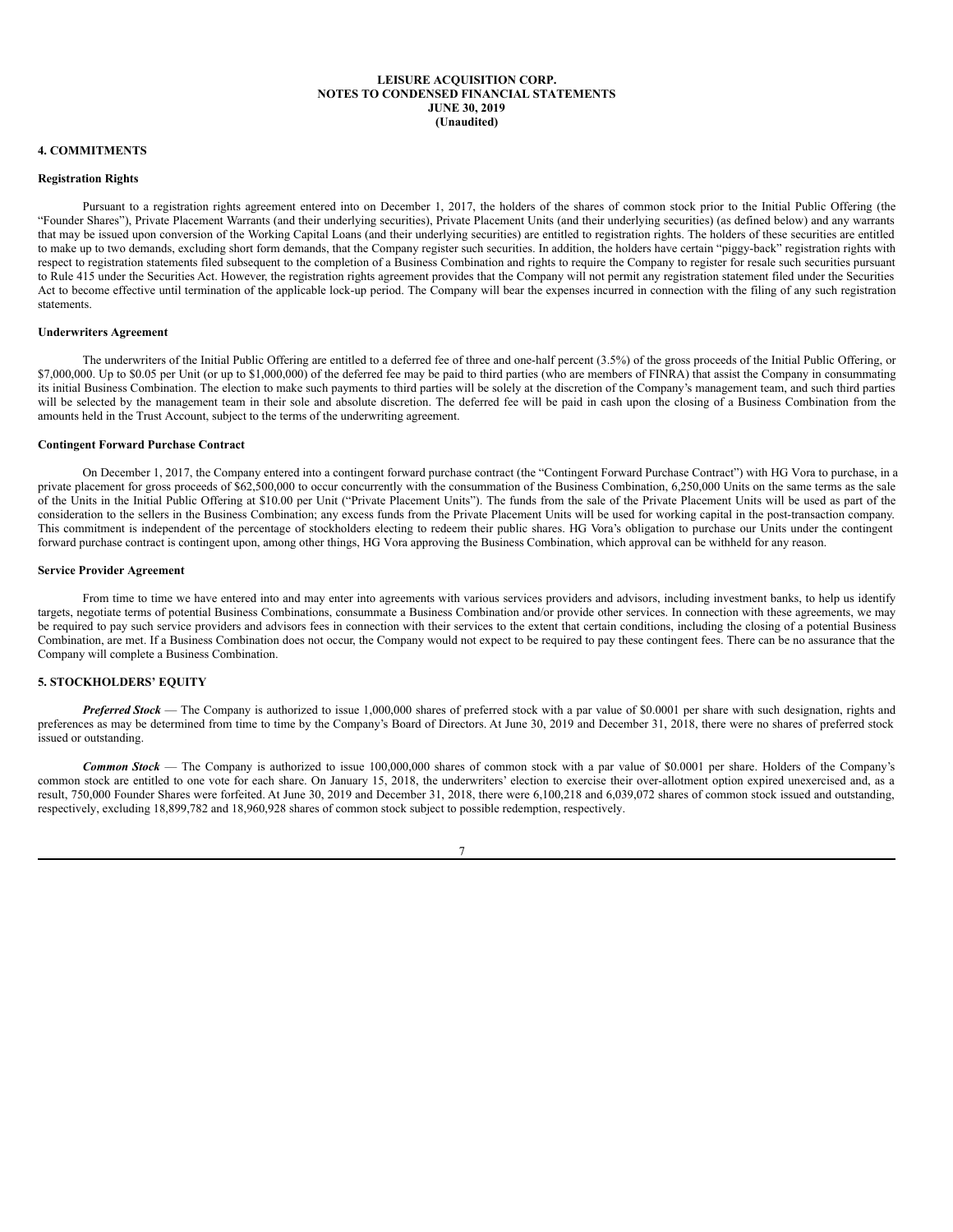## **6. FAIR VALUE MEASUREMENTS**

The Company follows the guidance in ASC 820 for its financial assets and liabilities that are re-measured and reported at fair value at each reporting period, and nonfinancial assets and liabilities that are re-measured and reported at fair value at least annually.

The fair value of the Company's financial assets and liabilities reflects management's estimate of amounts that the Company would have received in connection with the sale of the assets or paid in connection with the transfer of the liabilities in an orderly transaction between market participants at the measurement date. In connection with measuring the fair value of its assets and liabilities, the Company seeks to maximize the use of observable inputs (market data obtained from independent sources) and to minimize the use of unobservable inputs (internal assumptions about how market participants would price assets and liabilities). The following fair value hierarchy is used to classify assets and liabilities based on the observable inputs and unobservable inputs used in order to value the assets and liabilities:

- Level 1: Ouoted prices in active markets for identical assets or liabilities. An active market for an asset or liability is a market in which transactions for the asset or liability occur with sufficient frequency and volume to provide pricing information on an ongoing basis.
- Level 2: Observable inputs other than Level 1 inputs. Examples of Level 2 inputs include quoted prices in active markets for similar assets or liabilities and quoted prices for identical assets or liabilities in markets that are not active.
- Level 3: Unobservable inputs based on our assessment of the assumptions that market participants would use in pricing the asset or liability.

The following table presents information about the Company's assets that are measured at fair value on a recurring basis at June 30, 2019 and December 31, 2018, and indicates the fair value hierarchy of the valuation inputs the Company utilized to determine such fair value:

| <b>Description</b>                                   | Level | <b>June 30.</b><br>2019 | December 31,<br>2018 |
|------------------------------------------------------|-------|-------------------------|----------------------|
| Assets:                                              |       |                         |                      |
| Cash and marketable securities held in Trust Account |       | 204,888,032             | 202,915,739          |
|                                                      |       |                         |                      |

## **7. SUBSEQUENT EVENTS**

The Company evaluates subsequent events and transactions that occur after the balance sheet date up to the date that the financial statements were issued. Based upon this review, the Company did not identify any subsequent events that would have required adjustment or disclosure in the financial statements.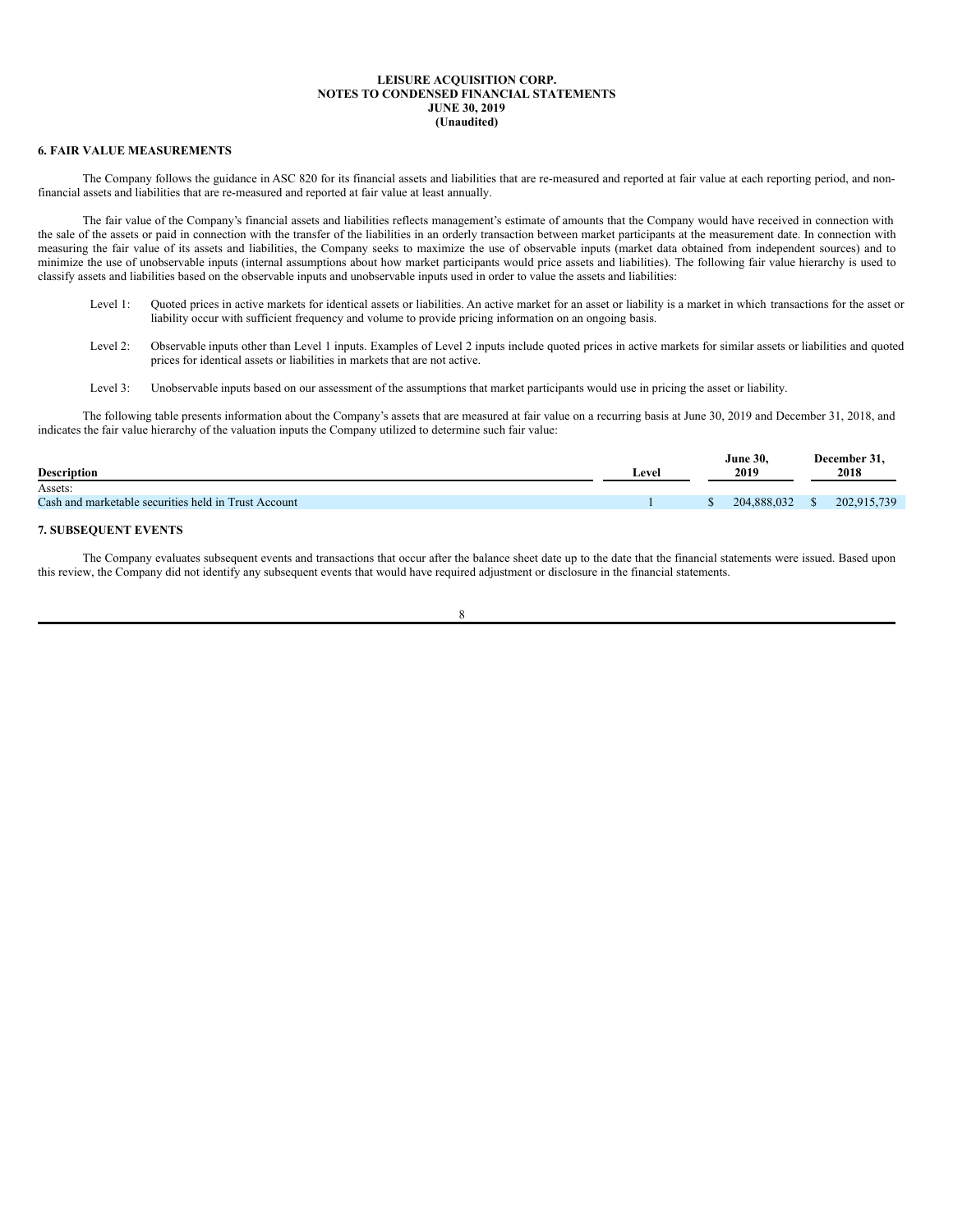### **ITEM 2. MANAGEMENT'S DISCUSSION AND ANALYSIS OF FINANCIAL CONDITION AND RESULTS OF OPERATIONS**

References in this report (the "Quarterly Report") to "we," "us" or the "Company" refer to Leisure Acquisition Corp. References to our "management" or our "management team" refer to our officers and directors, references to the "sponsors" refer, collectively, to Hydra Management, LLC (the "Hydra Sponsor") and Matthews Lane Capital Partners LLC (the "Matthews Lane Sponsor"), and references to the "strategic investor" or "HG Vora" refer to HG Vora Special Opportunities Master Fund, Ltd. The following discussion and analysis of the Company's financial condition and results of operations should be read in conjunction with the financial statements and the notes thereto contained elsewhere in this Quarterly Report. Certain information contained in the discussion and analysis set forth below includes forward-looking statements that involve risks and uncertainties.

## **Special Note Regarding Forward-Looking Statements**

This Quarterly Report includes "forward-looking statements" within the meaning of Section 27A of the Securities Act of 1933 and Section 21E of the Exchange Act that are not historical facts, and involve risks and uncertainties that could cause actual results to differ materially from those expected and projected. All statements, other than statements of historical fact included in this Form 10-Q including, without limitation, statements in this "Management's Discussion and Analysis of Financial Condition and Results of Operations" regarding the Company's financial position, business strategy and the plans and objectives of management for future operations, are forward-looking statements. Words such as "expect," "believe," "anticipate," "intend," "estimate," "seek" and variations and similar words and expressions are intended to identify such forward-looking statements. Such forward-looking statements relate to future events or future performance, but reflect management's current beliefs, based on information currently available. A number of factors could cause actual events, performance or results to differ materially from the events, performance and results discussed in the forward-looking statements. For information identifying important factors that could cause actual results to differ materially from those anticipated in the forward-looking statements, please refer to the Risk Factors section of the Company's Annual Report on Form 10-K filed with the U.S. Securities and Exchange Commission (the "SEC"). The Company's securities filings can be accessed on the EDGAR section of the SEC's website at www.sec.gov. Except as expressly required by applicable securities law, the Company disclaims any intention or obligation to update or revise any forward-looking statements whether as a result of new information, future events or otherwise.

### **Overview**

We are a blank check company incorporated on September 11, 2017 in Delaware and formed for the purpose of effecting a merger, capital stock exchange, asset acquisition, stock purchase, recapitalization, reorganization or similar business combination with one or more target businesses. We intend to effectuate our Business Combination using cash from the proceeds of our Initial Public Offering, the sale of the Private Placement Warrants that occurred simultaneously with the completion of our Initial Public Offering, the sale of the Private Placement Units under the Contingent Forward Purchase Contract, if any, our capital stock, debt or a combination of cash, stock and debt.

The issuance of additional shares of our stock in a Business Combination:

- may significantly dilute the equity interest of investors;
- may subordinate the rights of holders of our common stock if preferred stock is issued with rights senior to those afforded our common stock;
- could cause a change in control if a substantial number of shares of our common stock is issued, which may affect, among other things, our ability to use our net operating loss carry forwards, if any, and could result in the resignation or removal of our present officers and directors;
- may have the effect of delaying or preventing a change of control of us by diluting the stock ownership or voting rights of a person seeking to obtain control of us; and
- may adversely affect prevailing market prices for our common stock and/or warrants.

Similarly, if we issue debt securities, it could result in:

- default and foreclosure on our assets if our operating revenues after an initial Business Combination are insufficient to repay our debt obligations;
- acceleration of our obligations to repay the indebtedness even if we make all principal and interest payments when due if we breach certain covenants that require the maintenance of certain financial ratios or reserves without a waiver or renegotiation of that covenant;
- our immediate payment of all principal and accrued interest, if any, if the debt security is payable on demand;
- our inability to obtain necessary additional financing if the debt security contains covenants restricting our ability to obtain such financing while the debt security is outstanding;
- our inability to pay dividends on our common stock;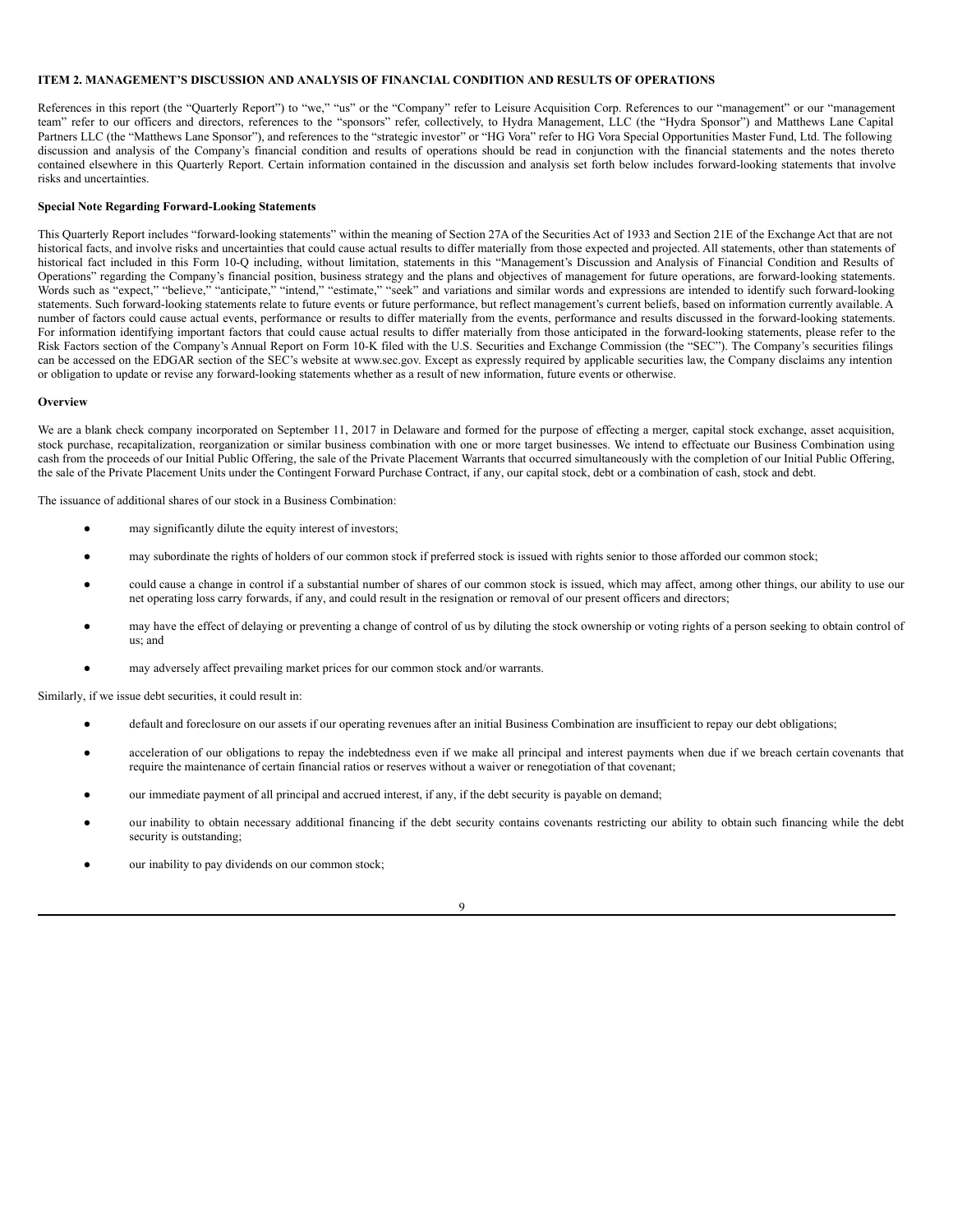- using a substantial portion of our cash flow to pay principal and interest on our debt, which will reduce the funds available for dividends on our common stock if declared, our ability to pay expenses, make capital expenditures and acquisitions, and fund other general corporate purposes;
- limitations on our flexibility in planning for and reacting to changes in our business and in the industry in which we operate;
- increased vulnerability to adverse changes in general economic, industry and competitive conditions and adverse changes in government regulation;
- limitations on our ability to borrow additional amounts for expenses, capital expenditures, acquisitions, debt service requirements, and execution of our strategy; and
- other purposes and other disadvantages compared to our competitors who have less debt.

We are incurring significant costs in the pursuit of our acquisition plans. We cannot assure you that our plans to complete a Business Combination will be successful.

### **Results of Operations**

Our only activities from inception to June 30, 2019 were organizational activities and those necessary to prepare for the Initial Public Offering and identifying a target for our Business Combination. We do not expect to generate any operating revenues until after the completion of our Business Combination. We generate non-operating income in the form of interest income on marketable securities. We are incurring expenses as a result of being a public company (for legal, financial reporting, accounting and auditing compliance), as well as for due diligence expenses in connection with completing a Business Combination.

For the three months ended June 30, 2019, we had net income of \$418,902, which consists of interest income on marketable securities held in the Trust Account of \$1,209,556 and an unrealized gain on marketable securities held in our Trust Account of \$62,498, offset by operating costs of \$625,938 and a provision for income taxes of \$227,214.

For the six months ended June 30, 2019, we had net income of \$1,194,815, which consists of interest income on marketable securities held in the Trust Account of \$2,389,526 and an unrealized gain on marketable securities held in our Trust Account of \$61,971, offset by operating costs of \$815,112 and a provision for income taxes of \$441,570.

For the three months ended June 30, 2018, we had net income of \$415,110, which consists of interest income on marketable securities held in the Trust Account of \$855,071 and an unrealized gain on marketable securities held in our Trust Account of \$1,363, offset by operating costs of \$311,538 and a provision for income taxes of \$129,786.

For the six months ended June 30, 2018, we had net income of \$821,176, which consists of interest income on marketable securities held in the Trust Account of \$1,546,238, offset by operating costs of \$481,672, an unrealized loss on marketable securities held in our Trust Account of \$489 and a provision for income taxes of \$242,901.

### **Liquidity and Capital Resources**

As of June 30, 2019, we had marketable securities held in the Trust Account of \$204,888,032 (including approximately \$4,888,000 of interest income, net of unrealized losses) consisting of U.S. treasury bills with a maturity of 180 days or less. Interest income on the Trust Account will be used by us to pay franchise and income taxes. Through June 30, 2019, we withdrew \$1,317,791 of interest earned on the Trust Account to pay franchise and income taxes, of which \$479,204 was withdrawn during the six months ended June 30, 2019.

We intend to use substantially all of the funds held in the Trust Account, including any amounts representing interest earned on the Trust Account (less deferred underwriting commissions and interest income that is used to pay franchise and income taxes) to complete our Business Combination. To the extent that our capital stock or debt is used, in whole or in part, as consideration to complete our Business Combination, the remaining proceeds held in the Trust Account will be used as working capital to finance the operations of the target business or businesses, make other acquisitions and pursue our growth strategies.

As of June 30, 2019, we had cash of \$1,402,157 held outside the Trust Account. We intend to use the funds held outside the Trust Account primarily to identify and evaluate target businesses, perform business due diligence on prospective target businesses, travel to and from the offices, plants or similar locations of prospective target businesses or their representatives or owners, review corporate documents and material agreements of prospective target businesses, and structure, negotiate and complete a Business Combination.

For the six months ended June 30, 2019, cash used in operating activities was \$726,805. Net income of \$1,194,815 was impacted by interest earned on marketable securities held in the Trust Account of \$2,389,526, an unrealized gain on marketable securities held in our Trust Account of \$61,971 and a deferred tax provision of \$11,250. Changes in operating assets and liabilities provided \$518,627 of cash from operating activities.

For the six months ended June 30, 2018, cash used in operating activities was \$668,968. Net income of \$821,176 was mainly offset by interest earned on marketable securities held in the Trust Account of \$1,546,238 and an unrealized loss on marketable securities held in our Trust Account of \$489. Changes in operating assets and liabilities provided \$55,605 of cash from operating activities.

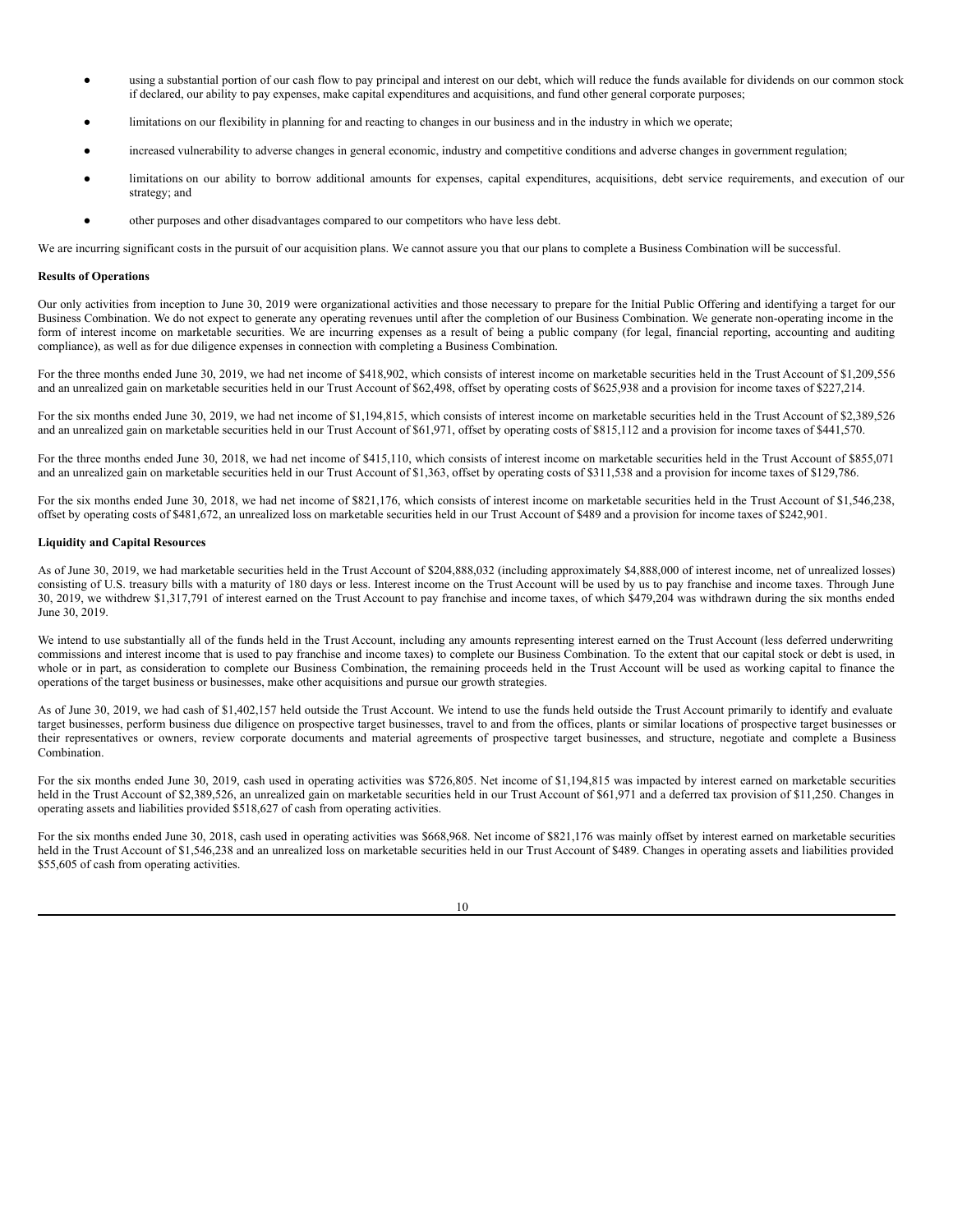HG Vora has entered into a contingent forward purchase contract with us to purchase, in a private placement for gross proceeds of \$62,500,000 to occur concurrently with the consummation of our Business Combination, 6,250,000 Units on the same terms as the sale of Units in the Initial Public Offering at \$10.00 per unit. The funds from the sale of the Private Placement Units may be used as part of the consideration to the sellers in the Business Combination; any excess funds from the Private Placement Units may be used for working capital in the post-transaction company. This commitment is independent of the percentage of stockholders electing to redeem their shares and provides us with an increased minimum funding level for the Business Combination. HG Vora's obligation to purchase our Units under the contingent forward purchase contract is contingent upon, among other things, HG Vora approving the Business Combination, which approval can be withheld for any reason.

In order to fund working capital deficiencies or finance transaction costs in connection with a Business Combination, our Hydra sponsor, an affiliate of our Matthews Lane sponsor and HG Vora (the "Funding Parties") have committed an aggregate of \$1,000,000, in accordance with the unsecured promissory notes we will issue to the Funding Parties, pursuant to the expense advance agreement between us and the Funding Parties, to be provided to us and from which we may draw down from time to time in the event that funds held outside of the trust are insufficient to fund our expenses after the Initial Public Offering and prior to our Business Combination (including investigating and selecting a target business and other working capital requirements) and the Funding Parties may, but are not obligated to, loan us additional funds as may be required. If we complete our Business Combination, we would repay such loaned amounts. In the event that our Business Combination does not close, we may use a portion of the working capital held outside the Trust Account to repay such loaned amounts but no proceeds from our Trust Account would be used for such repayment. Up to \$1,000,000 of such loans may be convertible into warrants, at a price of \$1.00 per warrant at the option of the lender. The warrants would be identical to the Private Placement Warrants.

We do not believe we will need to raise additional funds in order to meet the expenditures required for operating our business. However, if our estimate of the costs of identifying a target business, undertaking in-depth due diligence and negotiating a Business Combination are less than the actual amounts necessary to do so, we may have insufficient funds available to operate our business prior to our Business Combination. Moreover, we may need to obtain additional financing either to complete our Business Combination or because we become obligated to redeem a significant number of our public shares upon completion of our Business Combination, in which case we may issue additional securities or incur debt in connection with such Business Combination. Subject to compliance with applicable securities laws, we would only complete such financing simultaneously with the completion of our Business Combination. If we are unable to complete our Business Combination because we do not have sufficient funds available to us, we will be forced to cease operations and liquidate the Trust Account. In addition, following our Business Combination, if cash on hand is insufficient, we may need to obtain additional financing in order to meet our obligations.

### **Off-balance sheet financing arrangements**

As of June 30, 2019, we have no obligations, assets or liabilities which would be considered off-balance sheet arrangements. We do not participate in transactions that create relationships with unconsolidated entities or financial partnerships, often referred to as variable interest entities, which would have been established for the purpose of facilitating off-balance sheet arrangements. We have not entered into any off-balance sheet financing arrangements, established any special purpose entities, guaranteed any debt or commitments of other entities, or purchased any non-financial assets.

### **Contractual obligations**

As of June 30, 2019, we do not have any long-term debt, capital lease obligations, operating lease obligations or long-term liabilities, other than an agreement to pay our Hydra sponsor a monthly fee of up to \$10,000 for office space, utilities and secretarial and administrative support provided to us. We began incurring these fees on December 1, 2017 and will continue to incur these fees monthly until the earlier of the completion of the Business Combination and our liquidation.

The underwriters are entitled to underwriting discounts and commissions of 5.5%, of which 2.0% (\$4,000,000) was paid at the closing of the Initial Public Offering, and 3.5% (\$7,000,000) was deferred. The deferred discount will become payable to the underwriters from the amounts held in the Trust Account solely in the event that we complete a Business Combination, subject to the terms of the underwriting agreement. The underwriters are not entitled to any interest accrued on the deferred discount.

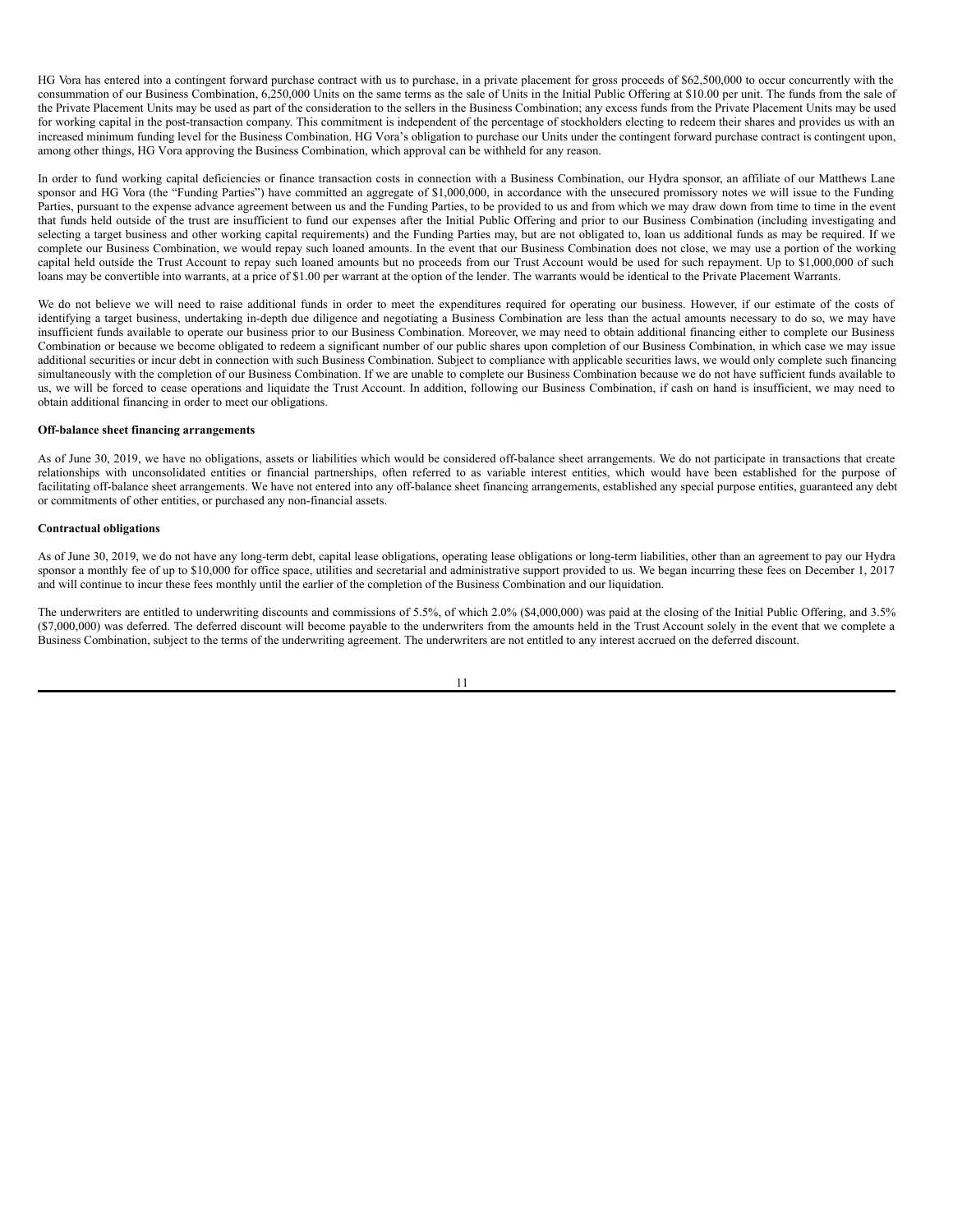### **Critical Accounting Policies**

The preparation of financial statements and related disclosures in conformity with accounting principles generally accepted in the United States of America requires management to make estimates and assumptions that affect the reported amounts of assets and liabilities, disclosure of contingent assets and liabilities at the date of the financial statements, and income and expenses during the periods reported. Actual results could materially differ from those estimates. We have identified the following critical accounting policies:

#### *Common stock subject to possible redemption*

We account for our common stock subject to possible conversion in accordance with the guidance in Accounting Standards Codification ("ASC") Topic 480 "Distinguishing Liabilities from Equity." Common stock subject to mandatory redemption is classified as a liability instrument and is measured at fair value. Conditionally redeemable common stock (including common stock that features redemption rights that are either within the control of the holder or subject to redemption upon the occurrence of uncertain events not solely within our control) is classified as temporary equity. At all other times, common stock is classified as stockholders<sup>5</sup> equity. Our common stock features certain redemption rights that are considered to be outside of our control and subject to occurrence of uncertain future events. Accordingly, common stock subject to possible redemption is presented at redemption value as temporary equity, outside of the stockholders' equity section of our balance sheet.

#### *Net loss per common share*

We apply the two-class method in calculating earnings per share. Common stock subject to possible redemption which is not currently redeemable and is not redeemable at fair value, has been excluded from the calculation of basic net loss per common share since such shares, if redeemed, only participate in their pro rata share of the Trust Account earnings. Our net income is adjusted for the portion of income that is attributable to common stock subject to possible redemption, as these shares only participate in the earnings of the Trust Account and not our income or losses.

### **Recent accounting pronouncements**

Management does not believe that any recently issued, but not yet effective, accounting standards, if currently adopted, would have a material effect on our condensed financial statements.

## **ITEM 3. QUANTITATIVE AND QUALITATIVE DISCLOSURES ABOUT MARKET RISK**

Following the consummation of our Initial Public Offering, we invested the funds held in the Trust Account in money market funds meeting certain conditions under Rule 2a-7 under the Investment Company Act, which invest solely in United States Treasuries. Due to the short-term nature of the money market fund's investments, we do not believe that there will be an associated material exposure to interest rate risk.

We have not engaged in any hedging activities since our inception. We do not expect to engage in any hedging activities with respect to the market risk to which we are exposed.

## **ITEM 4. CONTROLS AND PROCEDURES**

Disclosure controls and procedures are controls and other procedures that are designed to ensure that information required to be disclosed in our reports filed or submitted under the Exchange Act is recorded, processed, summarized and reported within the time periods specified in the SEC's rules and forms. Disclosure controls and procedures include, without limitation, controls and procedures designed to ensure that information required to be disclosed in our reports filed or submitted under the Exchange Act is accumulated and communicated to our management, including our Chief Executive Officer and Chief Financial Officer, to allow timely decisions regarding required disclosure.

#### *Evaluation of Disclosure Controls and Procedures*

As required by Rules 13a-15 and 15d-15 under the Exchange Act, our Chief Executive Officer and Chief Financial Officer carried out an evaluation of the effectiveness of the design and operation of our disclosure controls and procedures as of June 30, 2019. Based upon their evaluation, our Chief Executive Officer and Chief Financial Officer concluded that our disclosure controls and procedures (as defined in Rules 13a-15 (e) and 15d-15 (e) under the Exchange Act) were effective.

## *Changes in Internal Control Over Financial Reporting*

During the most recently completed fiscal quarter, there has been no change in our internal control over financial reporting that has materially affected, or is reasonably likely to materially affect, our internal control over financial reporting.

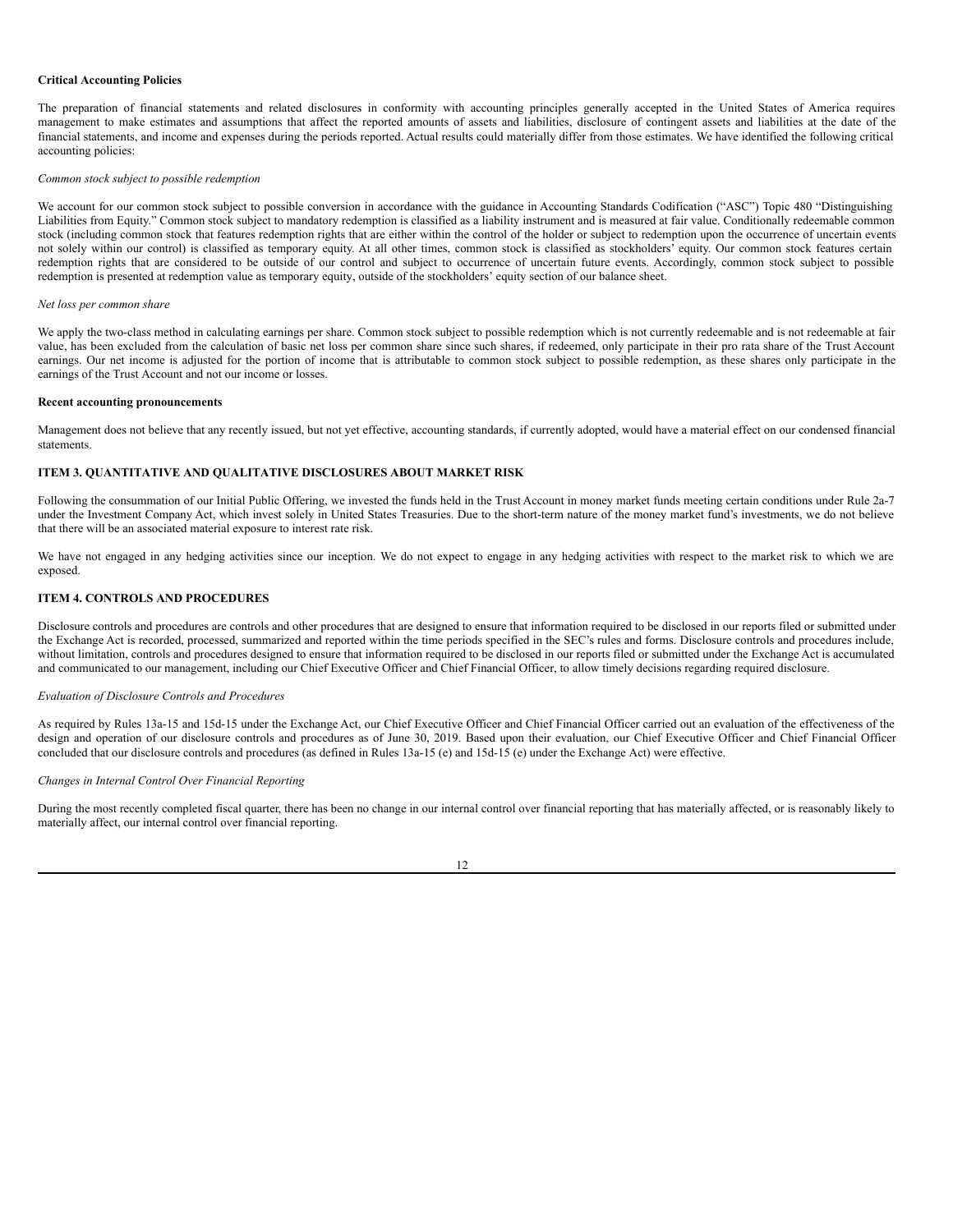## **PART II - OTHER INFORMATION**

## **ITEM 1. LEGAL PROCEEDINGS.**

None.

## **ITEM 1A. RISK FACTORS.**

Factors that could cause our actual results to differ materially from those in this Quarterly Report are any of the risks described in our Annual Report on Form 10-K filed with the SEC. Any of these factors could result in a significant or material adverse effect on our results of operations or financial condition. Additional risk factors not presently known to us or that we currently deem immaterial may also impair our business or results of operations. As of the date of this Quarterly Report, there have been no material changes to the risk factors disclosed in our Annual Report on Form 10-K filed with the SEC, except we may disclose changes to such factors or disclose additional factors from time to time in our future filings with the SEC.

## **ITEM 2. UNREGISTERED SALES OF EQUITY SECURITIES AND USE OF PROCEEDS.**

On December 5, 2017, we consummated our Initial Public Offering of 20,000,000 units, with each unit consisting of one share of our common stock, and one-half (1/2) of one warrant, each whole warrant entitling the holder to purchase one share of common stock at a price of \$11.50. The units in the Initial Public Offering were sold at an offering price of \$10.00 per unit, generating total gross proceeds of \$200,000,000. Morgan Stanley & Co., LLC acted as the book running manager and EarlyBirdCapital, Inc. acted as lead manager of the offering. The securities sold in the offering were registered under the Securities Act on registration statement on Form S-1 (No. 333-221330). The SEC declared the registration statement effective on December 1, 2017.

We paid a total of \$4,000,000 in underwriting discounts and commissions and approximately \$548,735 for other costs and expenses related to the Initial Public Offering. In addition, the underwriters agreed to defer \$7,000,000 in underwriting discounts and commissions, and up to this amount will be payable upon consummation of the Business Combination. After deducting the underwriting discounts and commissions (excluding the deferred portion of \$7,000,000 in underwriting discounts and commissions, which will be released from the Trust Account upon consummation of the Business Combination, if consummated) and the estimated offering expenses, the total net proceeds from our Initial Public Offering and the private placement was \$202,276,265, of which \$200,000,000 (or \$10.00 per unit sold in the Initial Public Offering) was placed in the Trust Account.

There has been no material change in the planned use of proceeds from our Initial Public Offering as described in our final prospectus dated December 1, 2017 which was filed with the SEC.

## **ITEM 3. DEFAULTS UPON SENIOR SECURITIES.**

None.

### **ITEM 4. MINE SAFETY DISCLOSURES.**

Not applicable.

### **ITEM 5. OTHER INFORMATION.**

None.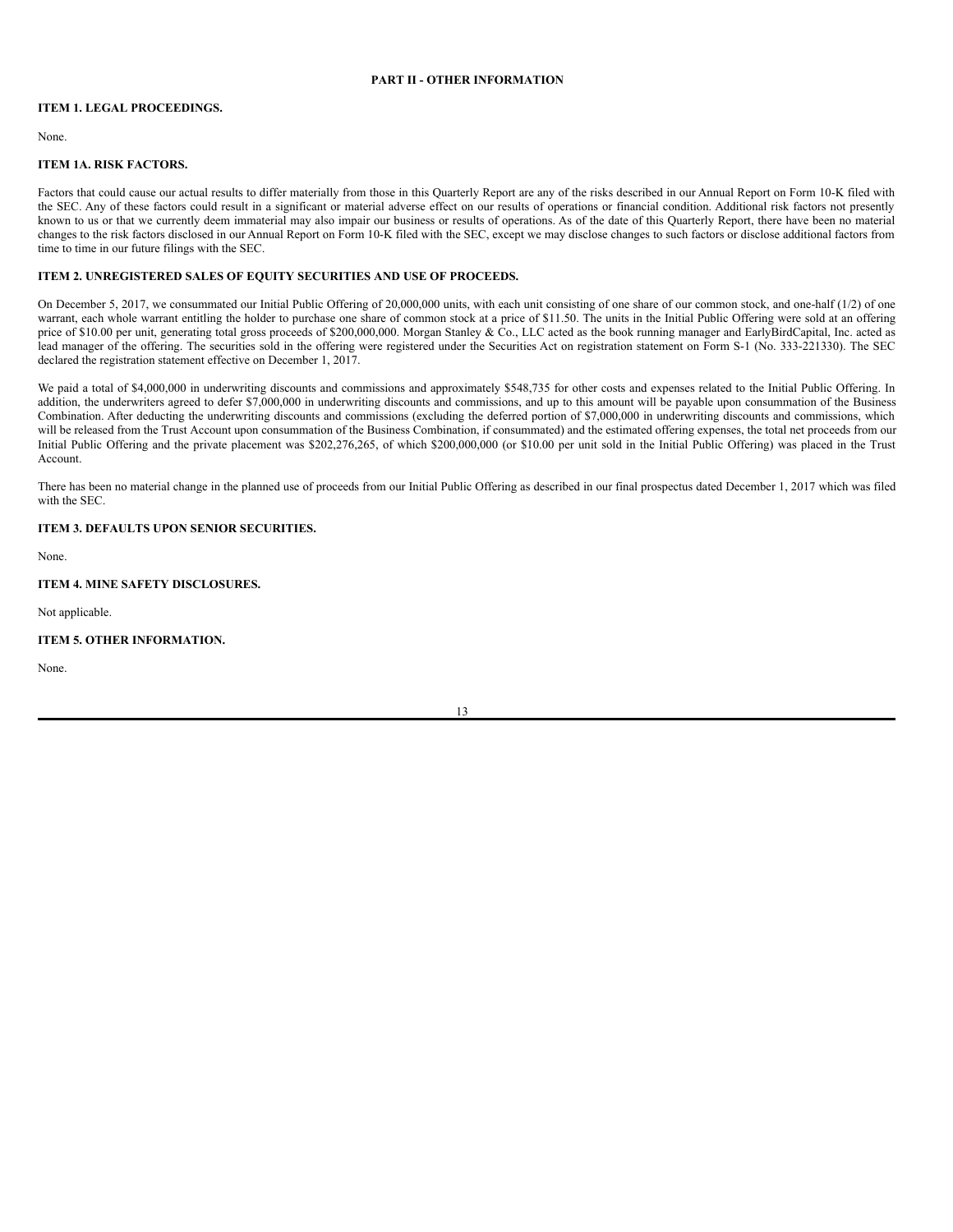# **ITEM 6. EXHIBITS.**

The following exhibits are filed as part of, or incorporated by reference into, this Quarterly Report on Form 10-Q.

| No.         | <b>Description of Exhibit</b>                                                                                                                               |
|-------------|-------------------------------------------------------------------------------------------------------------------------------------------------------------|
| $31.1*$     | Certification of Principal Executive Officer Pursuant to Securities Exchange Act Rules 13a-14(a) and 15(d)-14(a), as adopted Pursuant to Section 302 of the |
|             | Sarbanes-Oxley Act of 2002                                                                                                                                  |
| $31.2*$     | Certification of Principal Financial Officer Pursuant to Securities Exchange Act Rules 13a-14(a) and 15(d)-14(a), as adopted Pursuant to Section 302 of the |
|             | Sarbanes-Oxley Act of 2002                                                                                                                                  |
| $32.1**$    | Certification of Principal Executive Officer Pursuant to 18 U.S.C. Section 1350, as adopted Pursuant to Section 906 of the Sarbanes-Oxley Act of 2002       |
| $32.2**$    | Certification of Principal Financial Officer Pursuant to 18 U.S.C. Section 1350, as adopted Pursuant to Section 906 of the Sarbanes-Oxley Act of 2002       |
| $101.$ INS* | <b>XBRL</b> Instance Document                                                                                                                               |
| $101.CAL*$  | XBRL Taxonomy Extension Calculation Linkbase Document                                                                                                       |
| $101.SCH*$  | <b>XBRL Taxonomy Extension Schema Document</b>                                                                                                              |
|             |                                                                                                                                                             |
| $101.$ DEF* | XBRL Taxonomy Extension Definition Linkbase Document                                                                                                        |
| $101.LAB*$  | XBRL Taxonomy Extension Labels Linkbase Document                                                                                                            |
| $101.PRE*$  | XBRL Taxonomy Extension Presentation Linkbase Document                                                                                                      |
|             |                                                                                                                                                             |

\* Filed herewith.

\*\* Furnished.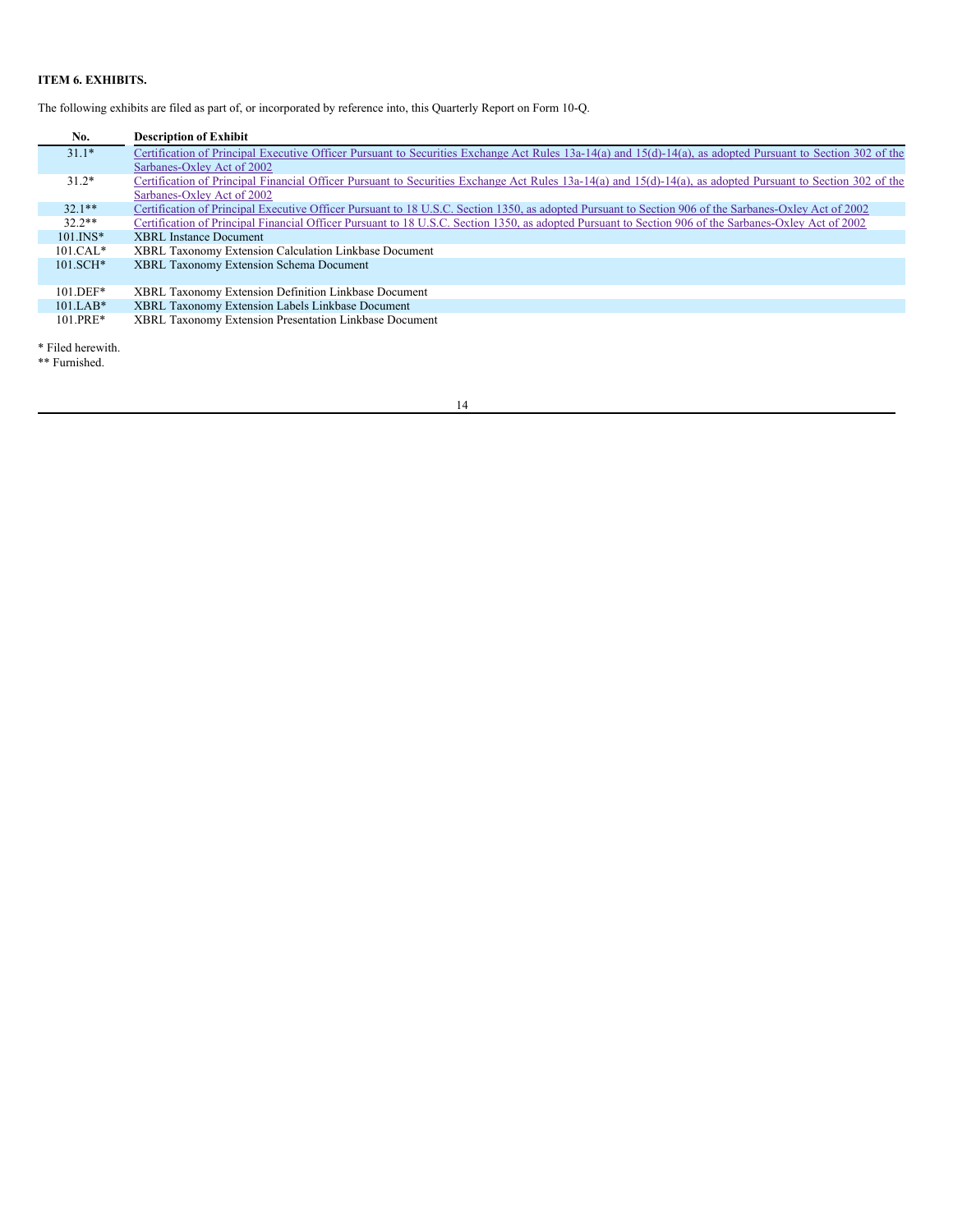## **SIGNATURES**

Pursuant to the requirements of Securities Exchange Act of 1934, the registrant has duly caused this report to be signed on its behalf by the undersigned, thereunto duly authorized.

Date: August 7, 2019 /s/ Daniel B. Silvers

Date: August 7, 2019 /s/ George Peng

# **LEISURE ACQUISITION CORP.**

Name: Daniel B. Silvers Title: Chief Executive Officer (Principal Executive Officer)

Name: George Peng Title: Chief Financial Officer, Treasurer and Secretary (Principal Financial and Accounting Officer)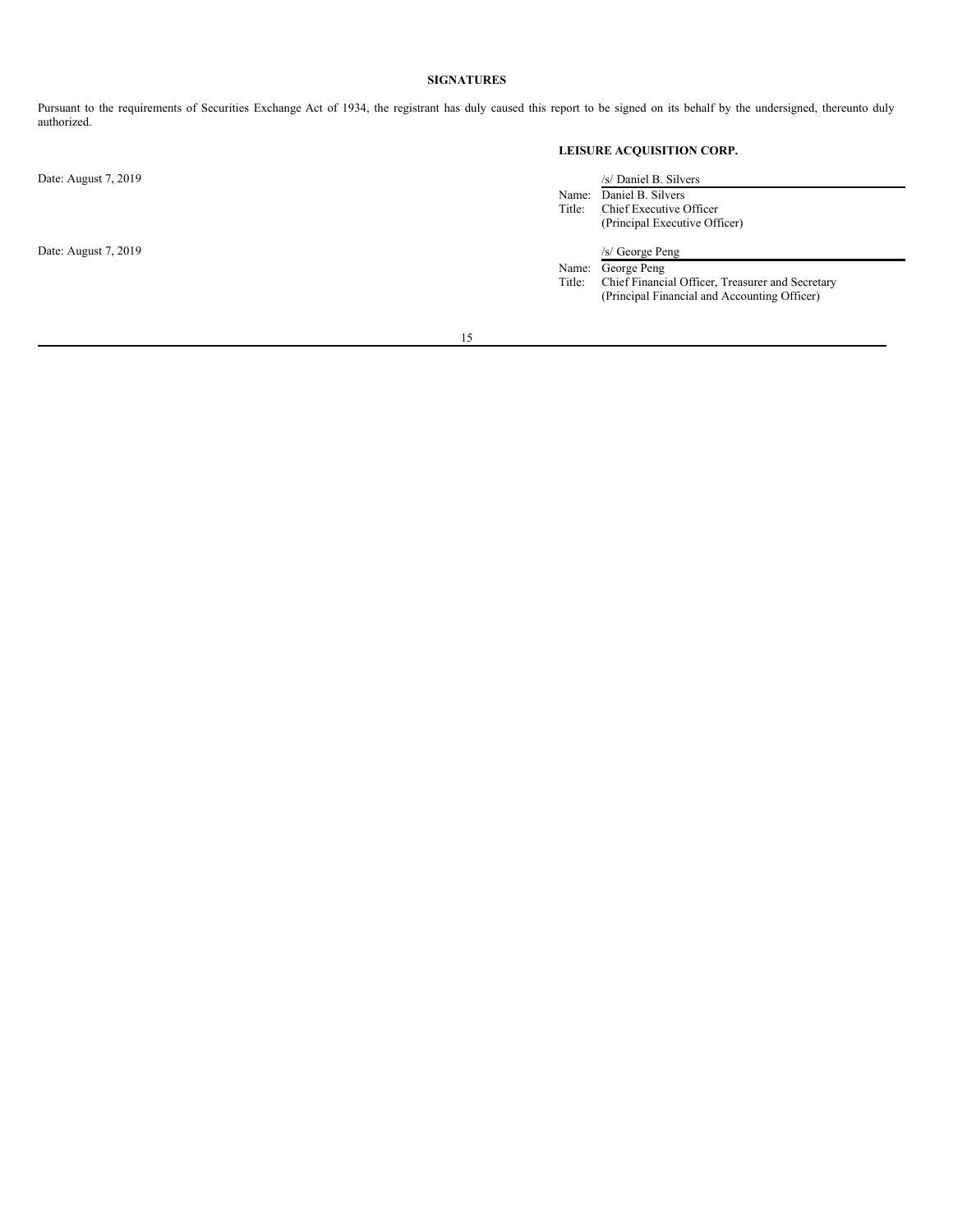<span id="page-17-0"></span>I, Daniel B. Silvers, certify that:

- 1. I have reviewed this Quarterly Report on Form 10-Q of Leisure Acquisition Corp.;
- 2. Based on my knowledge, this report does not contain any untrue statement of a material fact or omit to state a material fact necessary to make the statements made, in light of the circumstances under which such statements were made, not misleading with respect to the period covered by this report;
- 3. Based on my knowledge, the financial statements, and other financial information included in this report, fairly present in all material respects the financial condition, results of operations and cash flows of the registrant as of, and for, the periods presented in this report;
- 4. The registrant's other certifying officer and I are responsible for establishing and maintaining disclosure controls and procedures (as defined in Exchange Act Rules 13a-15(e) and 15d-15(e)) and internal control over financial reporting (as defined in Exchange Act Rules 13a-15(f) and 15d-15(f)) for the registrant and have:
	- a) Designed such disclosure controls and procedures, or caused such disclosure controls and procedures to be designed under our supervision, to ensure that material information relating to the registrant, including its consolidated subsidiaries, is made known to us by others within those entities, particularly during the period in which this report is being prepared;
	- b) Designed such internal control over financial reporting, or caused such internal control over financial reporting to be designed under our supervision, to provide reasonable assurance regarding the reliability of financial reporting and the preparation of financial statements for external purposes in accordance with generally accepted accounting principles;
	- c) Evaluated the effectiveness of the registrant's disclosure controls and procedures and presented in this report our conclusions about the effectiveness of the disclosure controls and procedures, as of the end of the period covered by this report based on such evaluation; and
	- d) Disclosed in this report any change in the registrant's internal control over financial reporting that occurred during the registrant's most recent fiscal quarter (the registrant's fourth fiscal quarter in the case of an annual report) that has materially affected, or is reasonably likely to materially affect, the registrant's internal control over financial reporting; and
- 5. The registrant's other certifying officer and I have disclosed, based on our most recent evaluation of internal control over financial reporting, to the registrant's auditors and the audit committee of the registrant's board of directors (or persons performing the equivalent functions):
	- (a) All significant deficiencies and material weaknesses in the design or operation of internal control over financial reporting which are reasonably likely to adversely affect the registrant's ability to record, process, summarize and report financial information; and
	- (b) Any fraud, whether or not material, that involves management or other employees who have a significant role in the registrant's internal control over financial reporting.

Date: August 7, 2019 By: /s/ Daniel B. Silvers

Daniel B. Silvers Chief Executive Officer (Principal Executive Officer)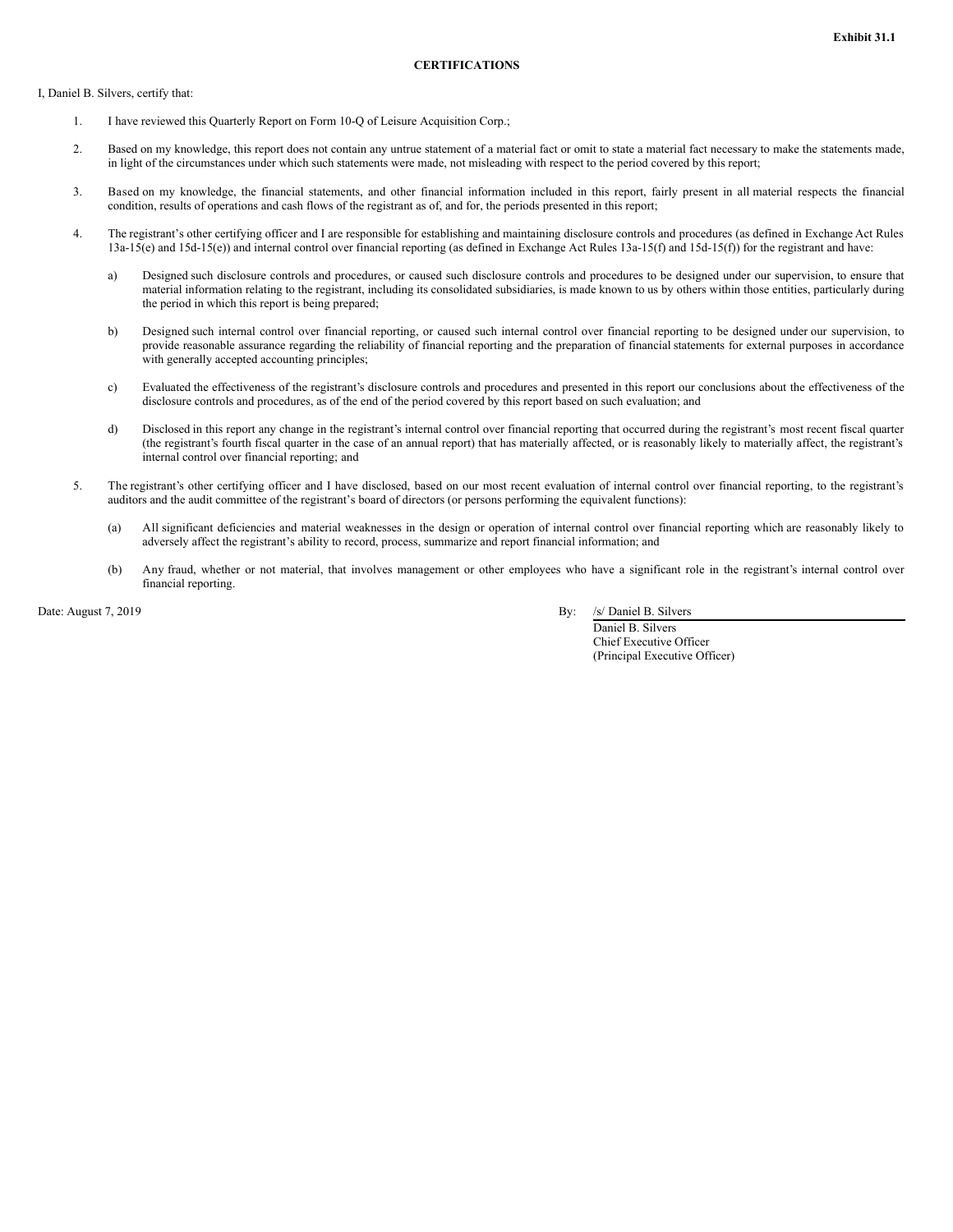<span id="page-18-0"></span>I, George Peng, certify that:

- 1. I have reviewed this Quarterly Report on Form 10-Q of Leisure Acquisition Corp.;
- 2. Based on my knowledge, this report does not contain any untrue statement of a material fact or omit to state a material fact necessary to make the statements made, in light of the circumstances under which such statements were made, not misleading with respect to the period covered by this report;
- 3. Based on my knowledge, the financial statements, and other financial information included in this report, fairly present in all material respects the financial condition, results of operations and cash flows of the registrant as of, and for, the periods presented in this report;
- 4. The registrant's other certifying officer and I are responsible for establishing and maintaining disclosure controls and procedures (as defined in Exchange Act Rules 13a-15(e) and 15d-15(e)) and internal control over financial reporting (as defined in Exchange Act Rules 13a-15(f) and 15d-15(f)) for the registrant and have:
	- a) Designed such disclosure controls and procedures, or caused such disclosure controls and procedures to be designed under our supervision, to ensure that material information relating to the registrant, including its consolidated subsidiaries, is made known to us by others within those entities, particularly during the period in which this report is being prepared;
	- b) Designed such internal control over financial reporting, or caused such internal control over financial reporting to be designed under our supervision, to provide reasonable assurance regarding the reliability of financial reporting and the preparation of financial statements for external purposes in accordance with generally accepted accounting principles;
	- c) Evaluated the effectiveness of the registrant's disclosure controls and procedures and presented in this report our conclusions about the effectiveness of the disclosure controls and procedures, as of the end of the period covered by this report based on such evaluation; and
	- d) Disclosed in this report any change in the registrant's internal control over financial reporting that occurred during the registrant's most recent fiscal quarter (the registrant's fourth fiscal quarter in the case of an annual report) that has materially affected, or is reasonably likely to materially affect, the registrant's internal control over financial reporting; and
- 5. The registrant's other certifying officer and I have disclosed, based on our most recent evaluation of internal control over financial reporting, to the registrant's auditors and the audit committee of the registrant's board of directors (or persons performing the equivalent functions):
	- (a) All significant deficiencies and material weaknesses in the design or operation of internal control over financial reporting which are reasonably likely to adversely affect the registrant's ability to record, process, summarize and report financial information; and
	- (b) Any fraud, whether or not material, that involves management or other employees who have a significant role in the registrant's internal control over financial reporting.

Date: August 7, 2019 By: /s/ George Peng

George Peng Chief Financial Officer (Principal Financial and Accounting Officer)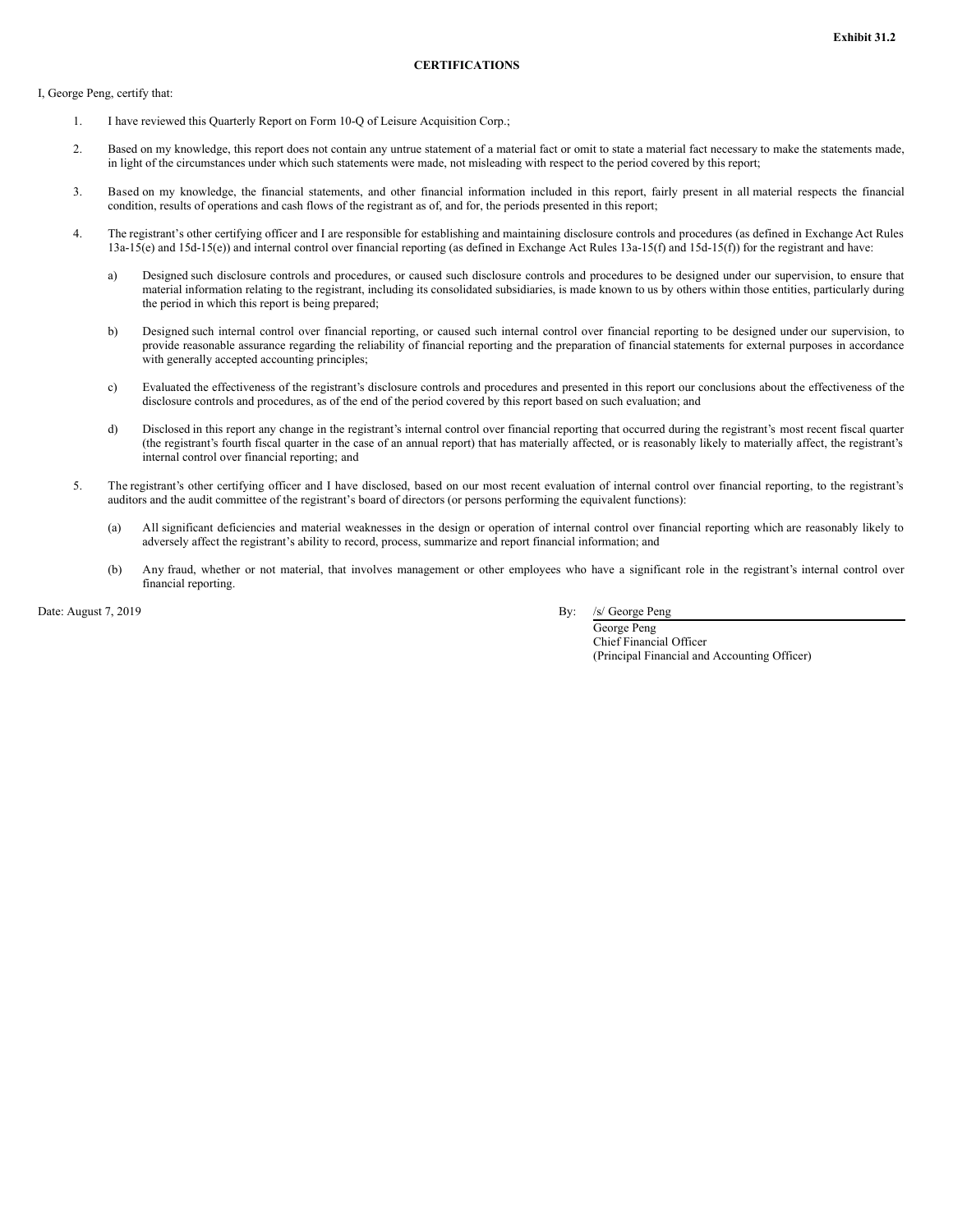### **CERTIFICATION PURSUANT TO 18 U.S.C. SECTION 1350, AS ADDED BY SECTION 906 OF THE SARBANES-OXLEY ACT OF 2002**

<span id="page-19-0"></span>In connection with the Quarterly Report of Leisure Acquisition Corp. (the "Company") on Form 10-Q for the quarterly period ended June 30, 2019, as filed with the Securities and Exchange Commission (the "Report"), I, Daniel B. Silvers, Chief Executive Officer of the Company, certify, pursuant to 18 U.S.C. §1350, as added by §906 of the Sarbanes-Oxley Act of 2002, that:

- 1. The Report fully complies with the requirements of Section 13(a) or 15(d) of the Securities Exchange Act of 1934; and
- 2. To my knowledge, the information contained in the Report fairly presents, in all material respects, the financial condition and results of operations of the Company as of and for the period covered by the Report.

Date: August 7, 2019 By: /s/ Daniel B. Silvers

Daniel B. Silvers Chief Executive Officer (Principal Executive Officer)